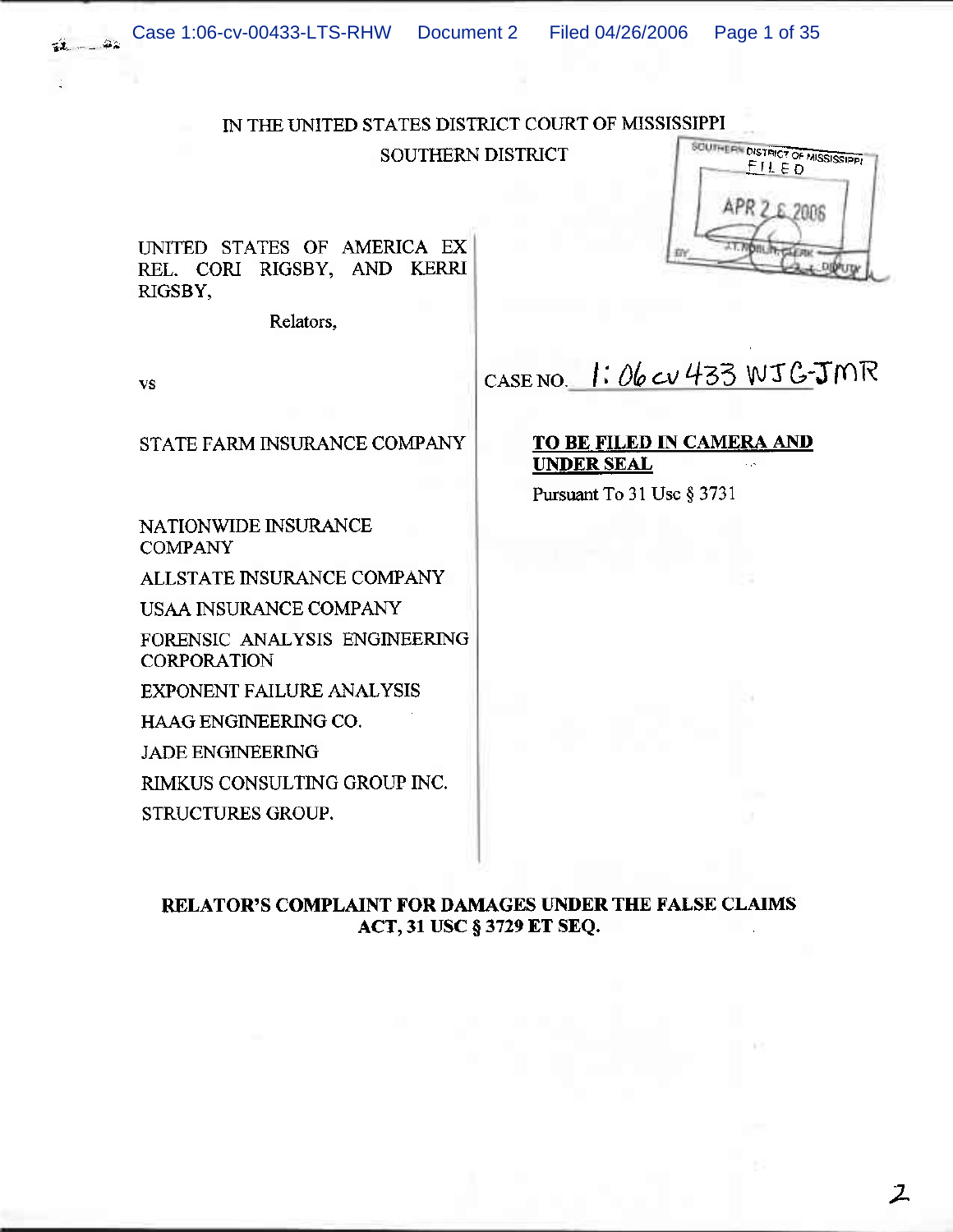ýχ.

×

COMES NOW Relators in the above-entitled action, and for their cause of action state and aver as follows:

## **CAUSE OF ACTION**

- $1.$ This is an action to recover damages and civil penalties on behalf of the United States of America arising out of the false claims presented for payment by the defendants under the National Flood Insurance Program, 42 USC § 4001, et seq. This is a cause of action brought by a relator pursuant to 31 USC § 3729 and the qui tam provisions of that statute found at 31 USC §§ 3730 and 3731.
- 31 USC  $\S$  3730(b)(2) provides that "The complaint shall be filed in camera,  $2.$ shall remain under seal for at least 60 days, and shall not be served on the defendant until the court so orders. The Government may elect to intervene and proceed with the action within 60 days after it receives both the complaint and the material evidence and information." Plaintiff is filing this matter under seal.
- A copy of the evidentiary disclosure required by the False Claims Act has 3. already been served on the United States.

## **JURISDICITON AND VENUE**

31 USC § 3732 provides that: "Any action under section 3730 may be brought 4. in any judicial district in which the defendant or, in the case of multiple defendants, any one defendant can be found, resides, transacts business, or in which any act proscribed by section 3729 occurred. A summons as required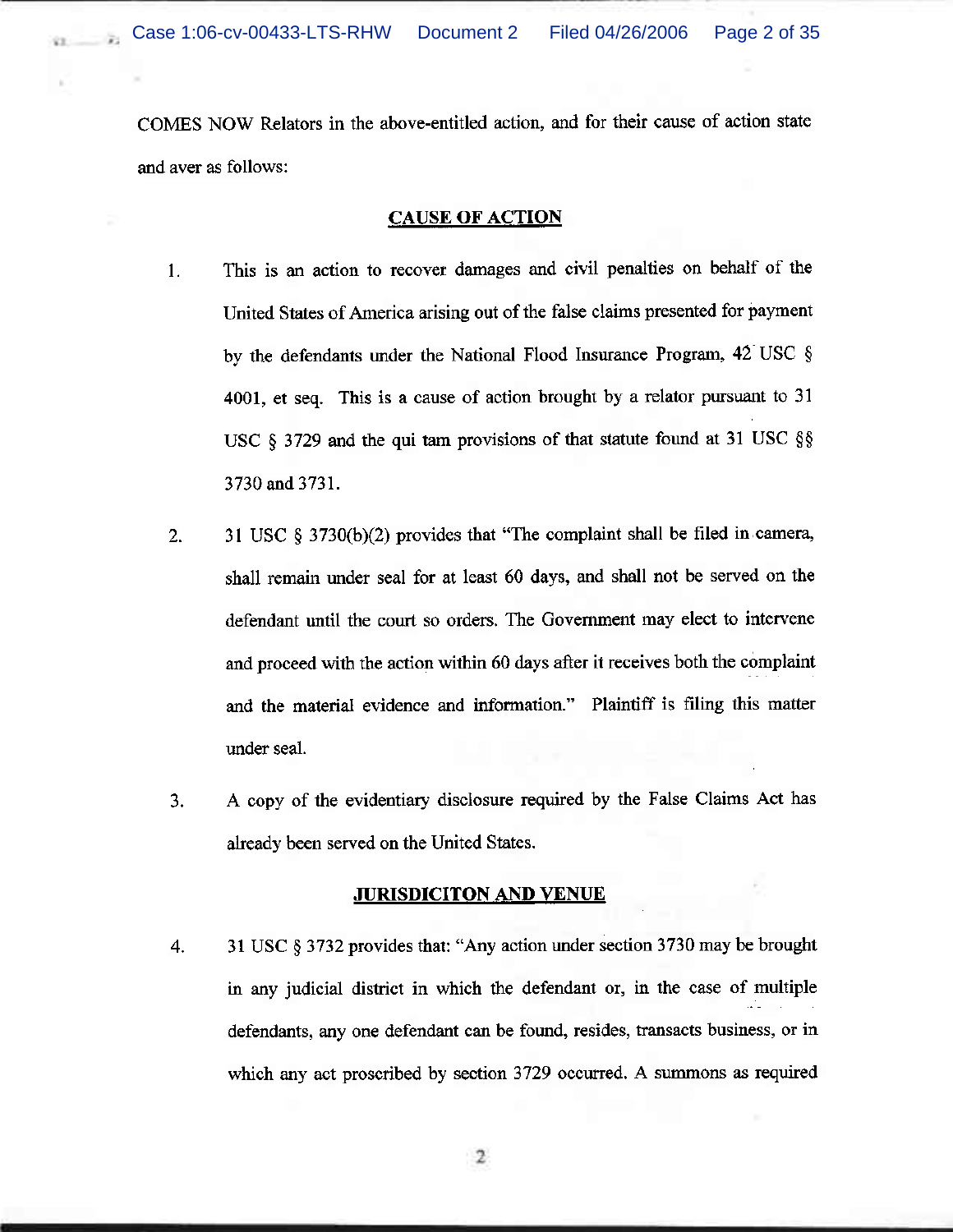na.

i.

by the Federal Rules of Civil Procedure shall be issued by the appropriate district court and served at any place within or outside the United States."

- As established by the pleadings, infra, defendant State Farm Insurance 5. Company transacts business in this judicial district and this action may properly be brought against it in this district.
- As established by the pleadings, infra, defendant Nationwide Insurance 6. Company transacts business in this judicial district and this action may properly be brought against it in this district.
- As established by the pleadings, infra, defendant Forensic Analysis  $7.$ Engineering Corporation transacts business in this judicial district and this action may properly be brought against it in this district

### <u> PARTIES</u>

- 8. Relator, Cori Rigsby is a citizen and resident of the State of Mississippi and is employed by E. A. RENFROE, a company that is an independent contractor for State Farm Insurance Company, USAA and Nationwide Insurance Company. She is a claims manager and from time to time has witnessed the events set forth herein.
- 9. Relator Kerri Rigsby is a citizen and resident of the State of Mississippi and is employed by E. A. RENFROE, a company that is an independent contractor for State Farm Insurance Company, USAA and Nationwide Insurance Company. She is a claims manager and from time to time has witnessed the events set forth herein.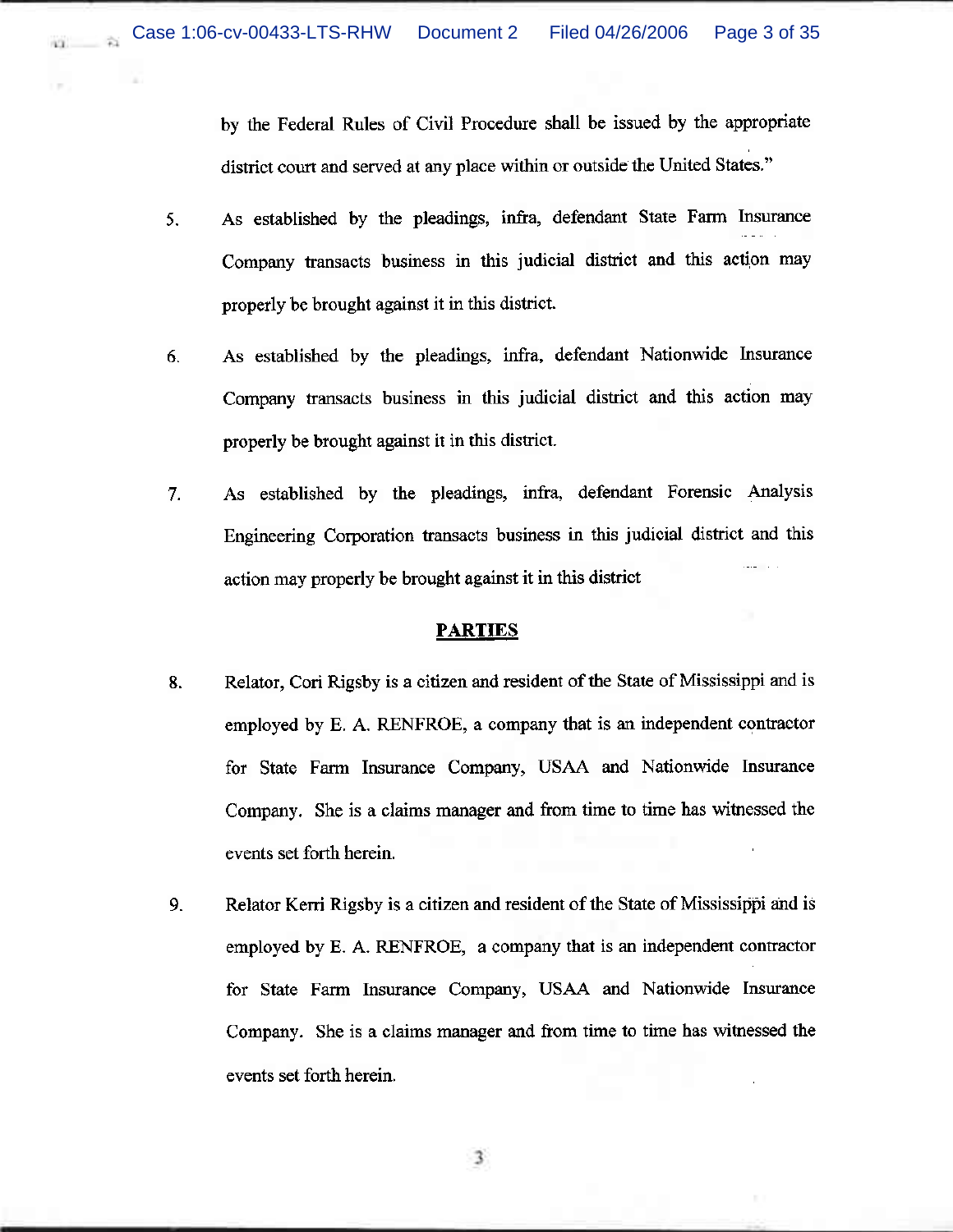×

- $10.$ Defendant State Farm Insurance Company is a company authorized by the Federal Emergency Management Agency (FEMA) to write flood insurance under the Standard Flood Insurance Policy ("SFIP"), 44 CFR  $\S$ § 61.4(b),  $61.13(d)$ , (e),  $62.23(c)$ . See also 44 CFR  $62$ , App. A. Federal regulations characterize this company as a "WYO" or "write your own" company. At all times relevant herein it has done business in this judicial district and the acts complained of occurred here.
- Defendant Nationwide Insurance Company is a company authorized by the 11. Federal Emergency Management Agency (FEMA) to write flood insurance under the Standard Flood Insurance Policy ("SFIP"), 44 CFR §§ 61.4(b),  $61.13(d)$ , (e),  $62.23(c)$ . See also 44 CFR  $62$ , App. A. Federal regulations characterize this company as a "WYO" or "write your own" company. At all times relevant herein it has done business in this judicial district and the acts complained of occurred here.
- 12. Defendant USAA Insurance Company is a company authorized by the Federal Emergency Management Agency (FEMA) to write flood insurance under the Standard Flood Insurance Policy ("SFIP"),  $44$  CFR  $\S$ §  $61.4(b)$ ,  $61.13(d)$ ,  $(e)$ ,  $62.23(c)$ . See also 44 CFR  $62$ , App. A. Federal regulations characterize this company as a "WYO" or "write your own" company. At all times relevant herein it has done business in this judicial district and the acts complained of occurred here.
- 13. Defendant Allstate Insurance Company is a company authorized by the Federal Emergency Management Agency (FEMA) to write flood insurance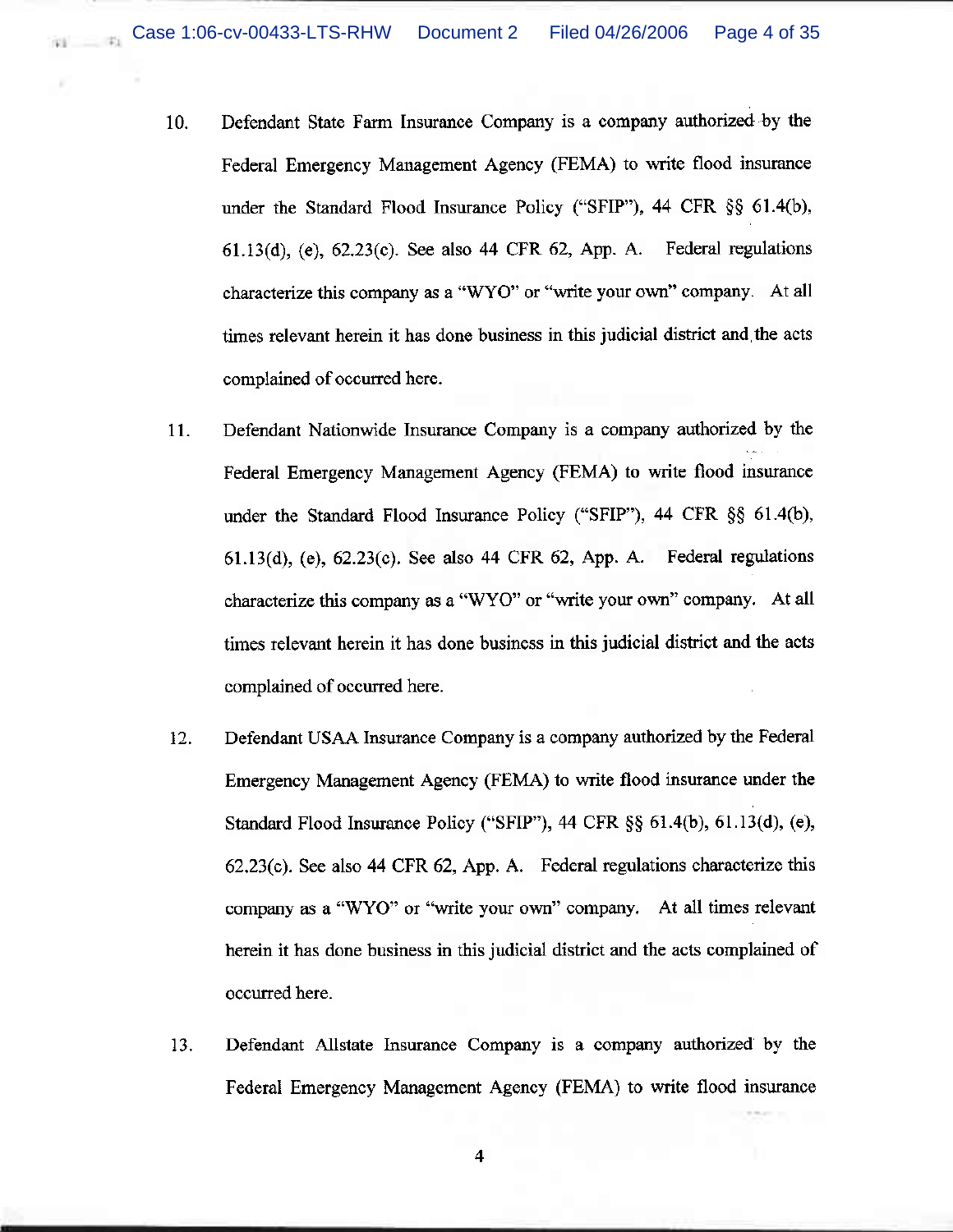$\sim$   $\approx$ 

33

under the Standard Flood Insurance Policy ("SFIP"), 44 CFR §§ 61.4(b), 61.13(d), (e), 62.23(c). See also 44 CFR 62, App. A. Federal regulations characterize this company as a "WYO" or "write your own" company. At all times relevant herein it has done business in this judicial district and the acts complained of occurred here.

- Defendant Forensic Analysis Engineering Corporation is a Mississippi 14. engineering firm providing forensic analysis for insurance agencies for the purpose of categorizing damage as one type or another. In this case FAEC provided materially false engineering reports at the request of State Farm Insurance for the sole purpose of convincing FEMA to pay property damage claims out of flood insurance rather than hurricane or homeowner's insurance, as is more fully set forth herein.
- Defendant Exponent Failure Analysis is an engineering firm providing 15. consulting services to defendants State Farm and on information and belief, Nationwide, Allstate, and USAA Insurance Companies for the purpose of determining whether claims arose from wind or water damage. On information and belief these firms provided false or fraudulent engineering reports at the request of defendants Nationwide and State Farm, and materially participated in the conspiracy to defraud the United States.
- Defendant Haag Engineering Company is an engineering firm providing 16. consulting services to defendants State Farm and on information and belief, Nationwide, Allstate, and USAA Insurance Companies for the purpose of determining whether claims arose from wind or water damage. On

 $5 - 12$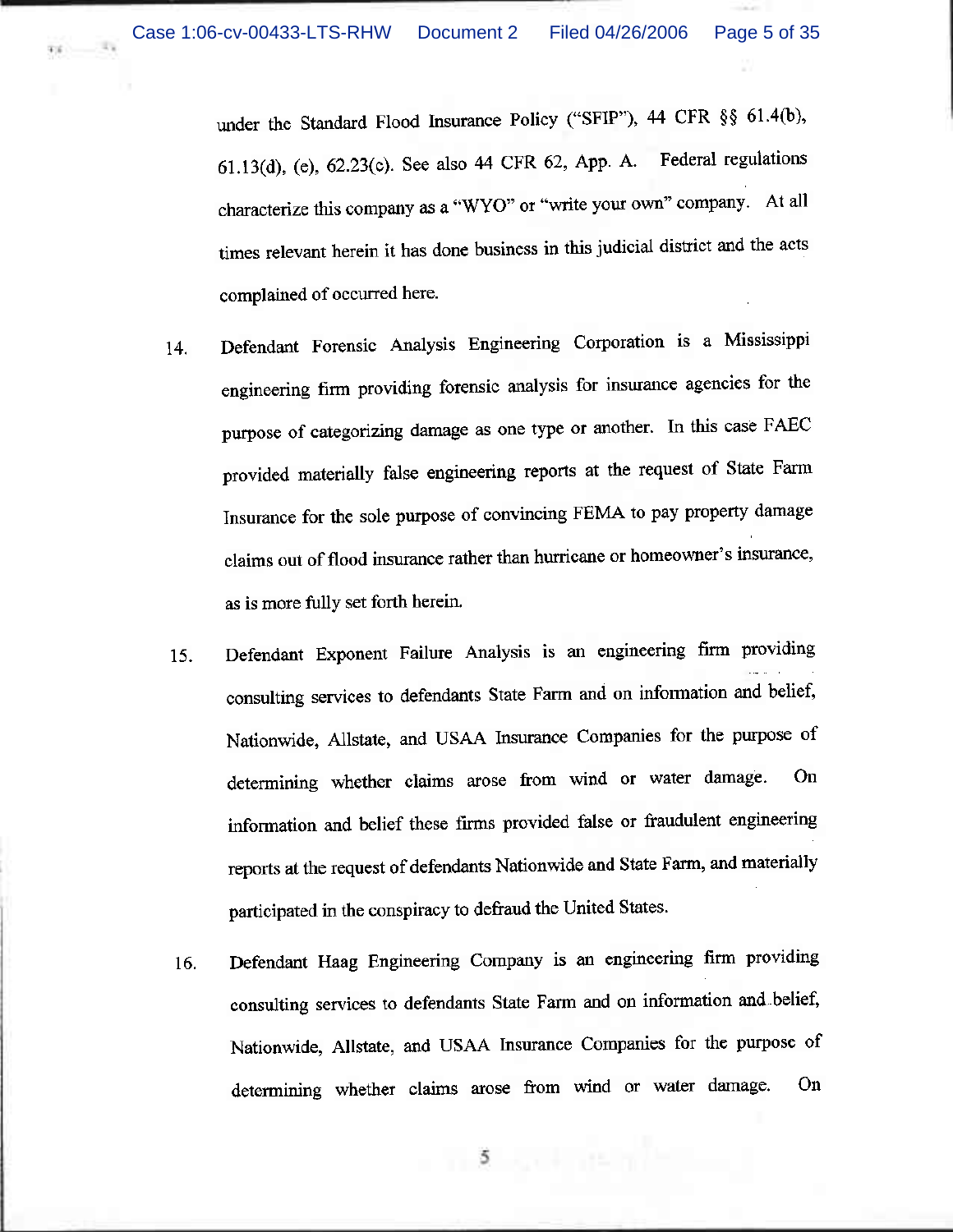information and belief these firms provided false or fraudulent engineering reports at the request of defendants Nationwide and State Farm, and materially participated in the conspiracy to defraud the United States.

- Defendant Jade Engineering is an engineering firm providing consulting 17. services to defendants State Farm and on information and belief, Nationwide, Allstate, and USAA Insurance Companies for the purpose of determining whether claims arose from wind or water damage. On information and belief these firms provided false or fraudulent engineering reports at the request of defendants Nationwide and State Farm, and materially participated in the conspiracy to defraud the United States.
- Defendant Rimkus Consulting Group, Inc., is an engineering firm providing 18. consulting services to defendants State Farm and on information and belief, Nationwide, Allstate, and USAA Insurance Companies for the purpose of determining whether claims arose from wind or water damage. On information and belief these firms provided false or fraudulent engineering reports at the request of defendants Nationwide and State Farm, and materially participated in the conspiracy to defraud the United States.
- Defendant Structures Group is an engineering firm providing consulting 19. services to defendants State Farm and on information and belief, Nationwide, Allstate, and USAA Insurance Companies for the purpose of determining whether claims arose from wind or water damage. On information and belief these firms provided false or fraudulent engineering reports at the request of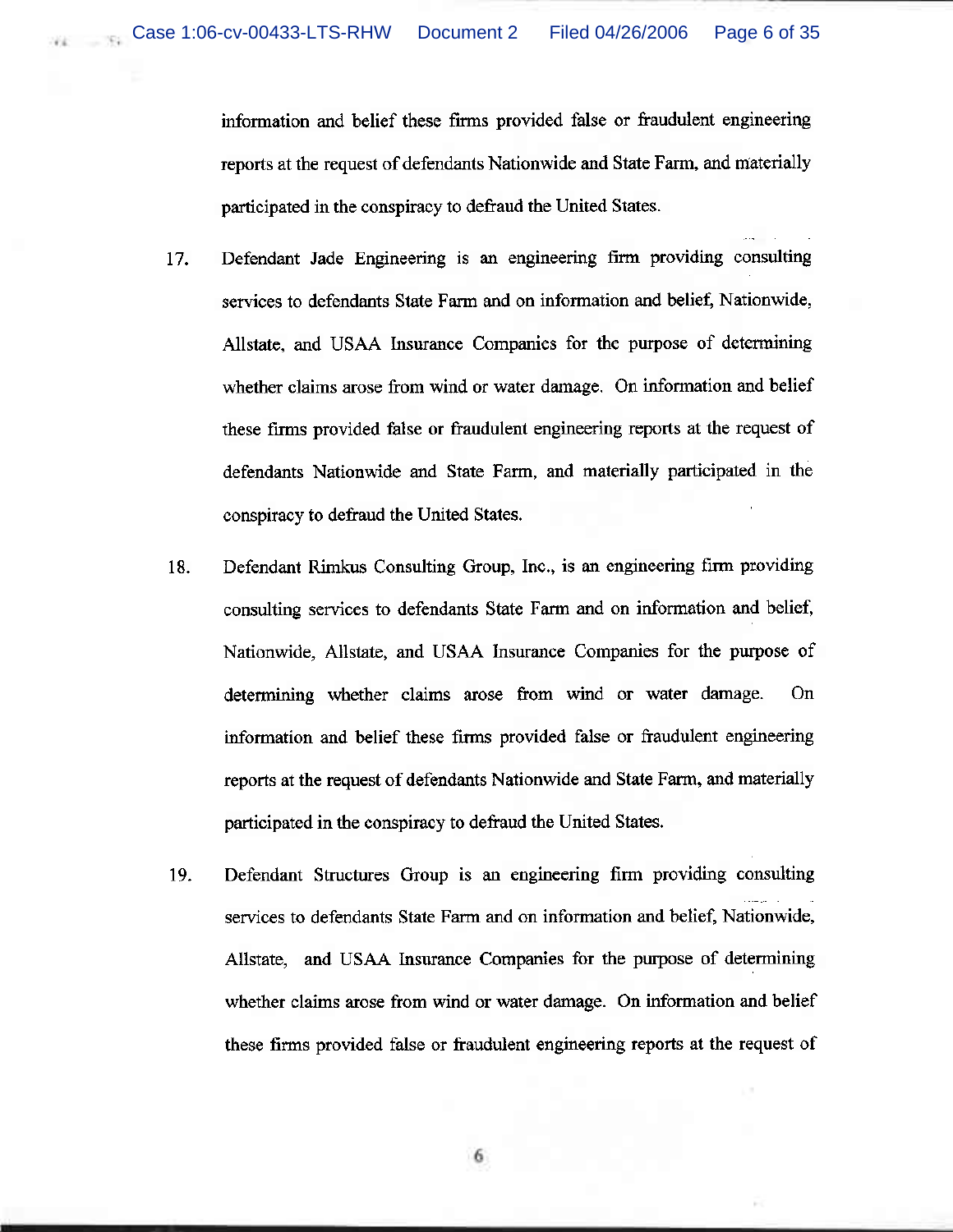$\epsilon >$ 

defendants Nationwide and State Farm, and materially participated in the conspiracy to defraud the United States

## **BACKGROUND FACTS**

### **RELATORS**

- Relators work for E. A. Renfroe, a company that provides disaster claims 20. management services (and claims representatives) for defendants State Farm Insurance Company, USAA and Nationwide Insurance Company. In the course of their duties as employees of this firm, they have been personally pressured by defendants' supervising claims personnel to change claims They have full and independent knowledge of the facts and payments. circumstances surrounding the allegations made in this complaint, and learned this information in their capacity as employees, and through no other source.
- $21.$ Relators began their efforts as independent adjusters and team managers for the State Farm Insurance Company Catastrophe Team (aka "CAT" team), on September 2, 2005, when State Farm brought them, as leased employees, to Gulfport MS for the purposes of adjusting claims for victims of Hurricane Katrina.
- On or about April 19, 2006, Relators presented a full evidentiary disclosure to  $22.$ the United States Attorney for the State of Mississippi, turning over substantially all material evidence in their possession, as well as providing a detailed personal account of the wrongdoing and fraudulent conduct engaged

 $7.$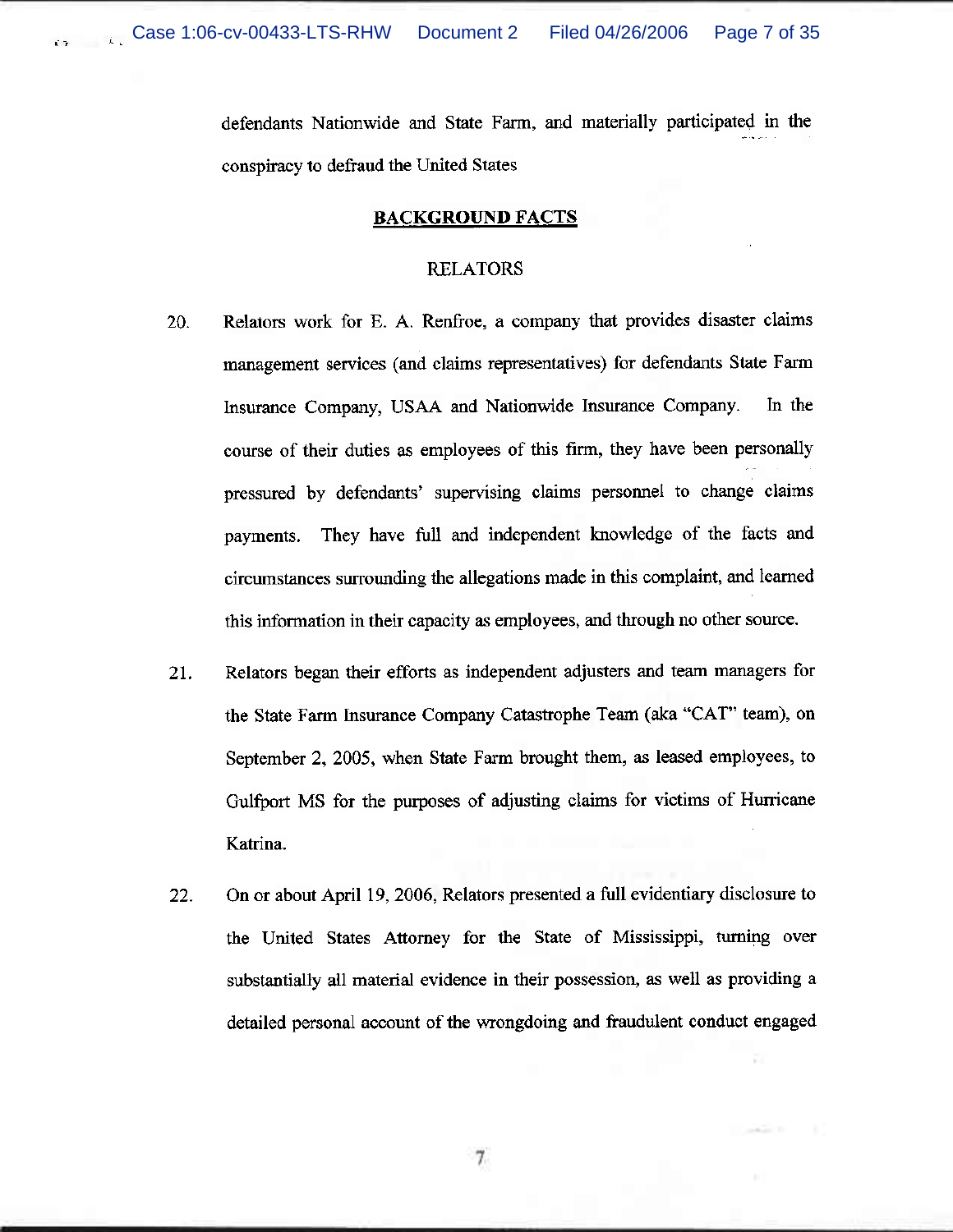Page 8 of 35

in by the Defendants. Relators did not file this action until full disclosure had been made to the United States Attorney.

# HOW FLOOD INSURANCE WORKS

- 23. The United States Government, acting through the Federal Emergency Management Agency, (FEMA) is the only entity in the United States that underwrites flood insurance.
- In most cases, as here, the government only acts as the funding source, and the 24. coverage is sold through private insurance companies called "WYO" or Write Your Own companies.
- 25. When there is a claim under a Standard Flood Insurance Policy ("SFIP"), the private WYO insurance company is required to adjust the claim in accordance with the federal regulations. The applicable regulation, 44 CFR  $\S$  62.23(d) provides: "A WYO Company issuing flood insurance coverage shall arrange for the adjustment, settlement, payment and defense of all claims arising from polices of flood insurance it issues under the [National Flood Insurance Program], based on the terms and conditions of the Standard Flood Insurance Policy."
- 26. In acting as the claims adjuster for the government, the WYO companies are fiscal agents of the government and payments on SFIP claims are a direct charge on the United States Treasury. See Wright v. Allstate Ins. Co., 415 F.3d 384, 386-87 ( $5<sup>th</sup>$  Cir. 2005). To the extent that an insurer presents a claim for reimbursement under the SFIP to the federal government, that claim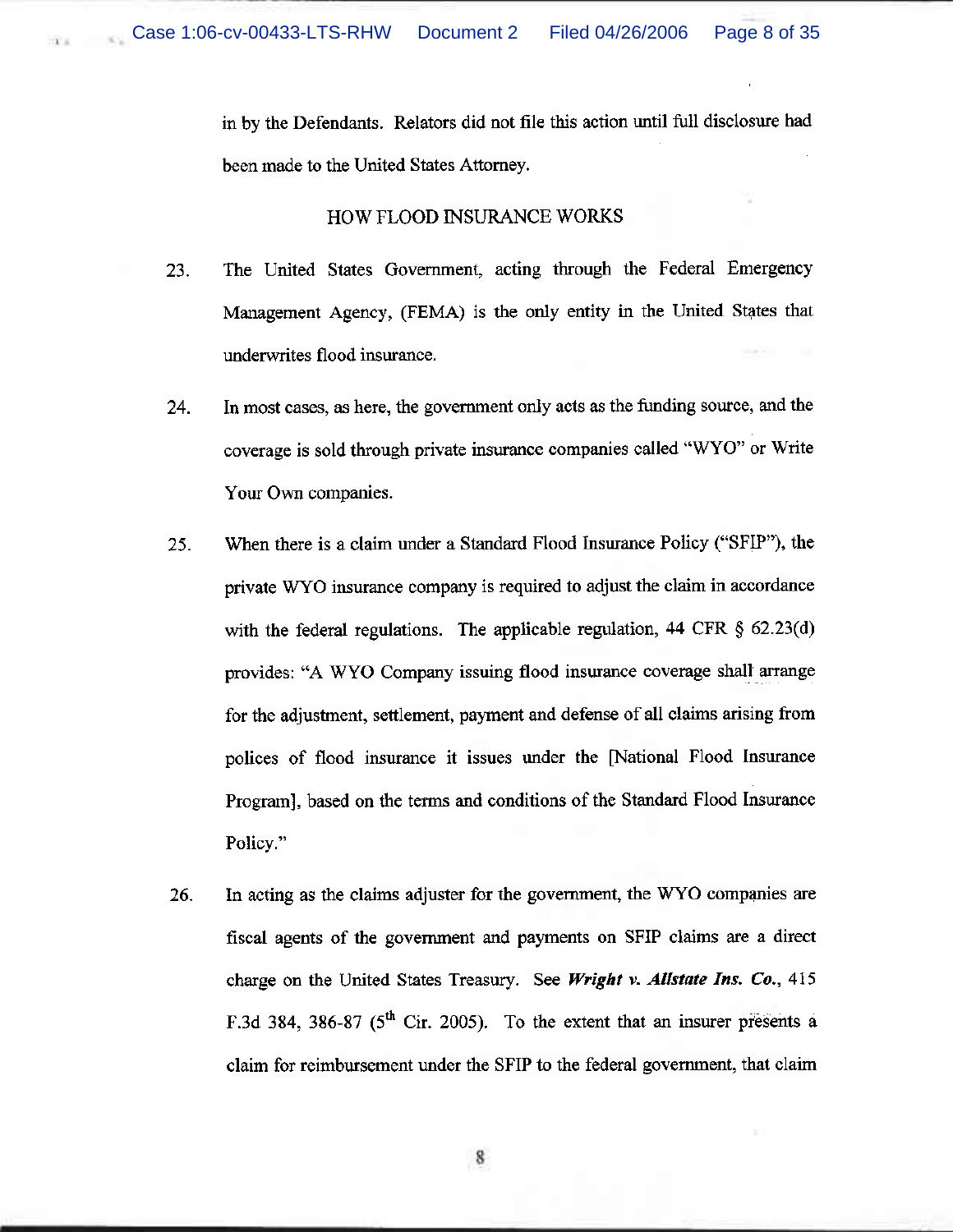4.4

is presented to an officer or agent of the United States Government, specifically, to the Director of the Federal Emergency Management Agency.

- Whenever an insurer has sold a homeowner's policy (or hurricane policy) that 27. it underwrites, and also issues a flood insurance policy under the National Flood Insurance Program ("NFIP"), the flood insurance policy is never more than the homeowner's insurance policy or the accompanying hurricane insurance policy.
- In acting as the government's agent in adjusting the claim, the company has 28. an incentive to charge off all damage to the government as flood damage because when they do so, the government, acting through FEMA, pays the entire claim, thereby relieving the company of its obligation under its own policy of insurance.
- The term "flood" is narrowly defined by statute and rule: 29.
	- $\frac{1}{2}$  42 USC § 4121(1) states "the term 'flood' shall have such meaning as may be prescribed in regulations of the Director, and may include inundation from rising waters or from the overflow of streams, rivers, or other bodies of water, or from tidal surges, abnormally high tidal water, tidal waves, tsunamis, hurricanes, or other severe storms or deluge;"
	- b. The director has provided the following definition of flood:

Flood, as used in this flood insurance policy, means:

1. A general and temporary condition of partial or complete inundation of two or more acres of normally dry land area or of two or more properties (one of which is your property) from: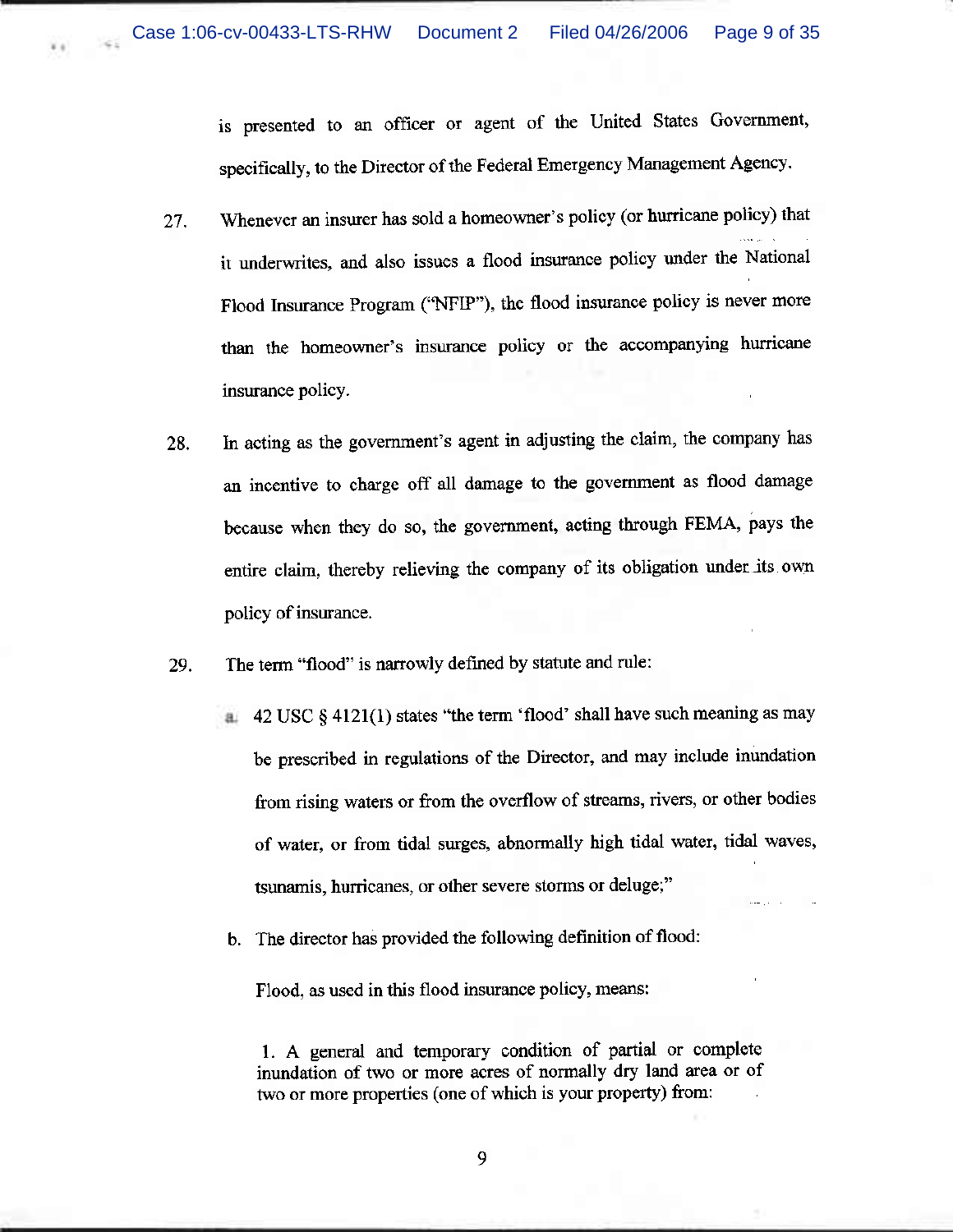a. Overflow of inland or tidal waters,

b. Unusual and rapid accumulation or runoff of surface waters from any source,

c. Mudflow.

2. Collapse or subsidence of land along the shore of a lake or similar body of water as a result of erosion or undermining caused by waves or currents of water exceeding anticipated cyclical levels that result in a flood as defined in A.1.a. above.

44 CFR Pt. 61, App. A(1)

- During Hurricane Katrina, FEMA identified only small parts of the 30. Mississippi coast as flood damaged, generally around Bay St. Louis. The remainder was identified as hurricane damage.
- In most locations where a defendant insurance company has written flood 31. insurance policies and collected premiums under the NFIP, the company has also written homeowners and hurricane insurance.
- Under the arrangement between the company and FEMA, (44 CFR Pt. 62, 32. App. A), the government requires when the company writes coverage for other perils and flood insurance, that one adjuster be used.

# REALLOCATION OF WIND CLAIMS TO FLOOD CLAIMS

On information and belief, beginning at about the time the first claims began 33. to come through adjusters for Hurricane Katrina, defendant insurance companies made a corporate decision to misdirect and misallocate claims from those of hurricane coverage (which a company would be required to pay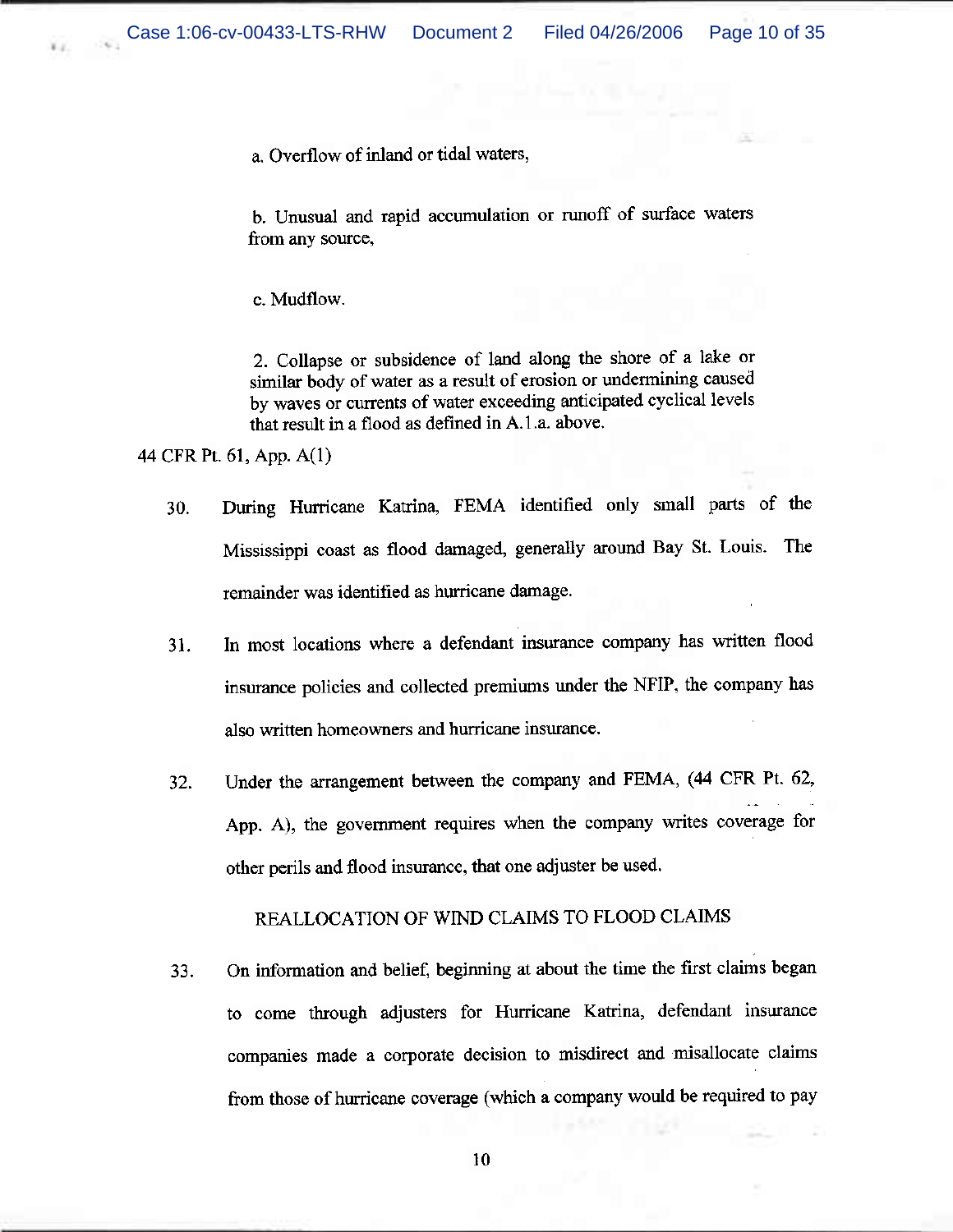from its reserves or reinsurance) to flood claims that could be submitted and paid directly from the United States Treasury.

- In order to facilitate the misallocation, State Farm ordered an engineering 34. survey on every claim that involved a "slab" (a loss where there was nothing left but foundation), a "popsicle stick" (a loss where there were only beams or pilings remained standing), or a "cabana" (a loss where a roof remained but the main interior of the building had been damaged due to wind, flood, or otherwise).
- State Farm's view was that it was better to pay \$1,500 for an engineering 35. report if it would save them up to \$350,000 on a homeowner's claim.
- On information and belief, defendant State Farm directed its employee 36. adjusters and independent contractor adjusters to show flood damage whenever and wherever there was any amount of water damage, and to adjust the claim as flood insurance rather than hurricane insurance even though the primary mechanism for damage was wind, not flood waters.
- 37. In addition, when directing adjusters to categorize claims as flood damage and shift responsibility to the government for payment of the claim under flood insurance, State Farm insisted that adjusters "hit limits" when adjusting flood claims.
- Specifically, adjusters were told that if they initially analyzed a claim and 38. found that the insured had less damage under flood coverage than policy limits allowed, the adjuster was told to go back through the claim a second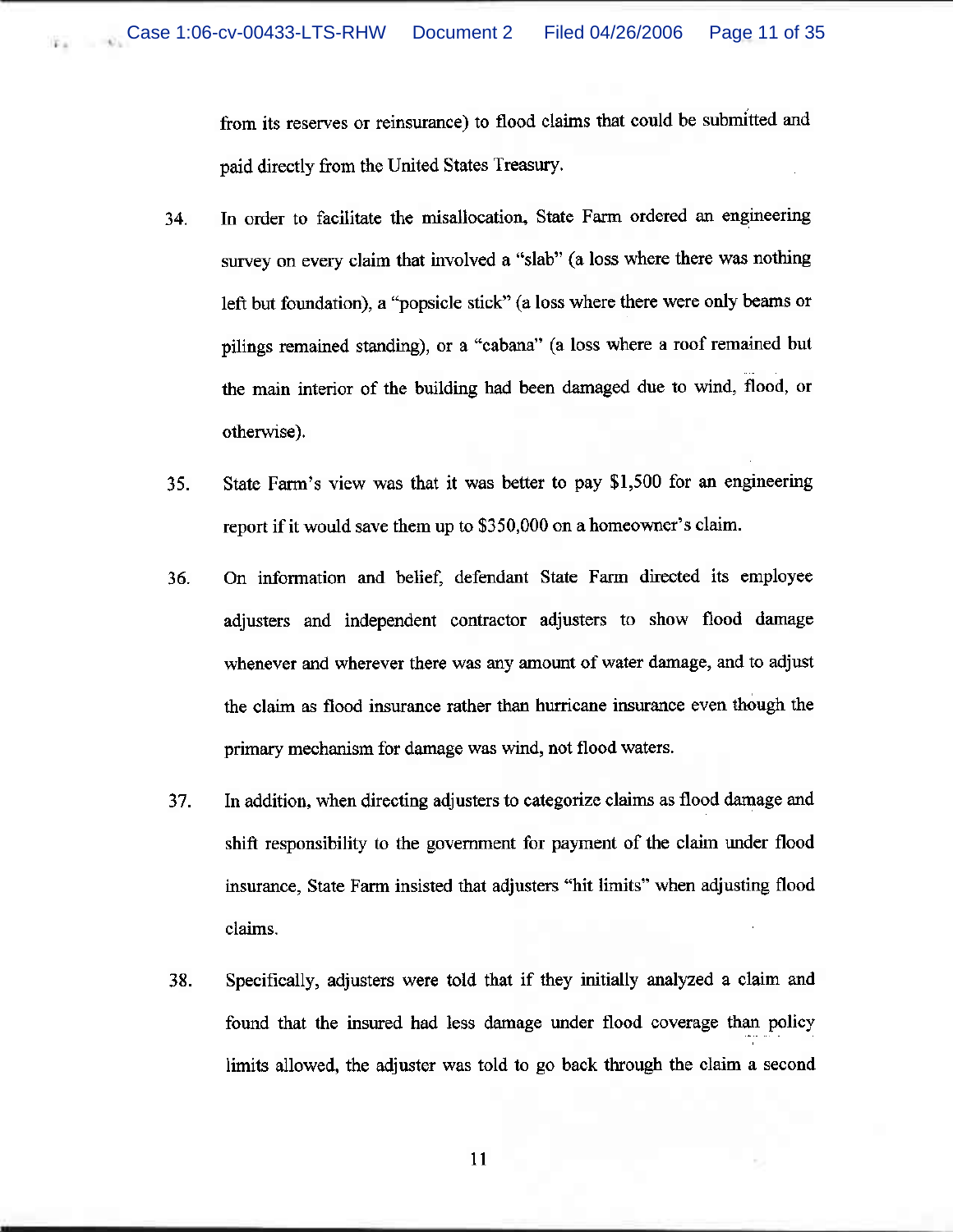$811$ 

time to ensure that the flood claim "hit limits." Adjusters used a computer program designed by State Farm known as "XACT Total" as a shortcut to determine the amount of damage for a claim. XACT Total was used to make determinations of total flood loss even in homes that sustained moderate flood damage.

- 39. On information and belief, particularly where the wind (and not the water) made a structure unsalvageable, the claims were misallocated into flood insurance claims because flood insurance claims were paid by the US Treasury and did not come out of the company's reserves.
- 40. This misallocation of claims has resulted in significant damage to the federal treasury.

# SPECIFIC INSTANCES OF REALLOCATION OF WIND CLAIMS TO FLOOD CLAIMS

- 41. Relators are aware of two specific instances where Defendant State Farm has engaged in reallocation of claims from wind damage to flood damage.
- 42. On October 4, 2005, State Farm Insurance Adjuster Cody Perry issued an assignment to defendant Forensic Analysis Engineering Corporation (FAEC) for the purpose of having FAEC determine the nature of the destruction of the property located at 2558 S. Shore Dr., Biloxi, MS. FAEC carried out the assignment on October 7, 2005. The firm did a site inspection and reached conclusions based on the inspection.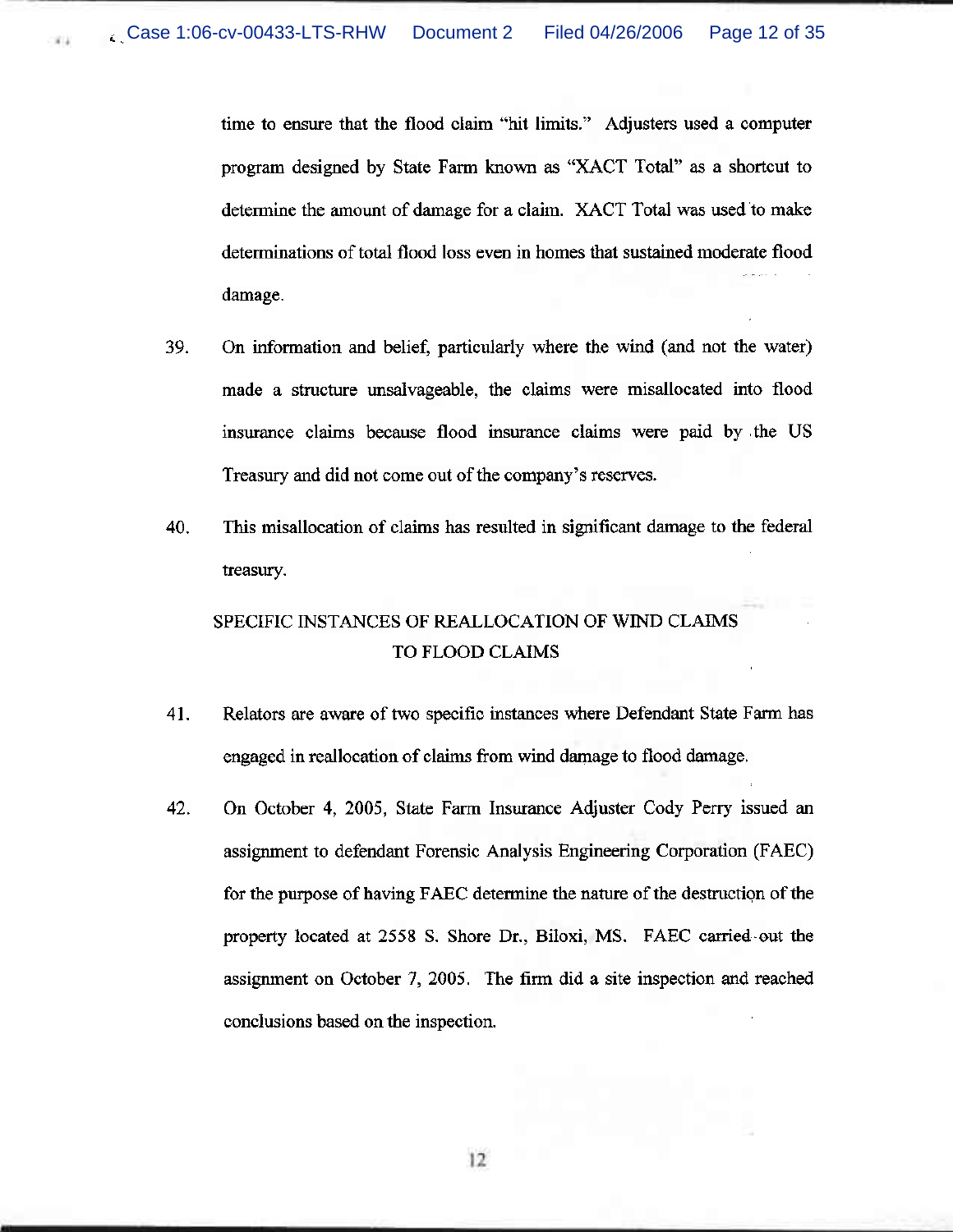- 43. The engineering firm concluded that the damage that occurred to the insured's home at the time of the hurricane was due principally to wind, and not to water.
- 44. That report was dated October 12, 2005. The report said:

### **CONCLUSIONS**

Based upon the information that has been presented to FAEC and evidence gleaned during our inspection, FORENSIC ANALYSIS & ENGINEERING CORPORATION has made the following conclusion concerning the damage to the structure.

- The tree failures in the northwesteriv direction are the result of the winds out of the southeast from the approaching hurricane.
- The roof, door, carport, and window damage was caused by wind and wind driven debris.
- It is FAEC's opinion that the interior damage of the structure is primarily the result of the failure of the windows, walls, and doors due to wind.

The conclusions and opinions presented in this report are based on the results of FAEC's field investigation of the subject residence, as well as our analysis of the available wind and localized water level data and upon all of the other associated information that we have gathered during the course of our investigation efforts to date. If additional information or facts become available which materially affect these stated conclusions and opinions, then, FAEC reserves the right to amend or change its opinions and conclusions as needed.

45. This report never became part of the permanent record of the McIntosh claim because it was recognized as contrary to the direction given to State Farm adjusters. On information and belief, State Farm CAT Corrdinator Alexis "Lecky" King wrote the following note on the report: "Put in Wind file  $-$  DO NOT pay bill. Do Not Discuss". A copy of that note is shown below: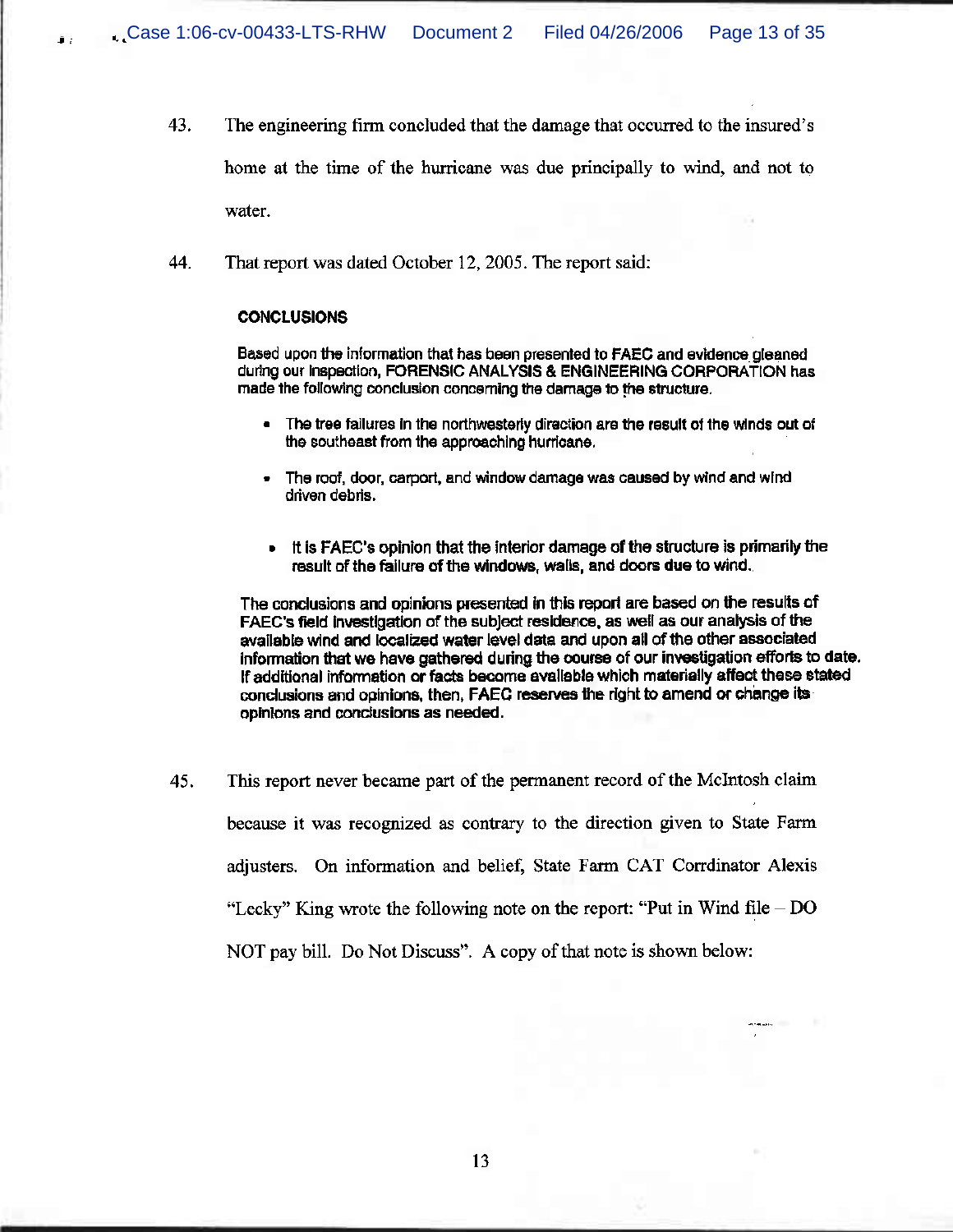Forensic Analysis & Engineering (FAEC) is pleased to provide the following report of our engineering investigation and evaluation of the reported damage to the residence located at 2558 S. Shore Drive in Biloxi, MS.



46. Thereafter, on October 20, FAEC was commissioned to write a completely different report. The second report was based on a site visit of October 18, 2005, and never disclosed the prior site visit. The observations in this second report did not contain any observations from the previous report, and contained numerous observations that were completely contrary to the findings in the first report. Thereafter, the report found:

### **CONCLUSIONS**

 $\bar{\chi}$  ,  $\bar{\chi}$ 

Based on the information that has been presented to FAEC and evidence gleaned during our inspection, FORENSIC ANALYSIS & ENGINEERING CORPORATION has made the following conclusions concerning the damage to the structure:

- The tree failures in the northwesterly direction are the result of the winds out of the southeast from the approaching hurricane.
- There appears to have been damage to the structure by wind as evidenced by missing shingles on parts of the roof structure. Damage to the second story floor and first floor ceilings was predominately caused by wind and intruding rainwater.
- The damage to the first floor walls and floors appears to be predominately caused by rising water from the storm surge and waves.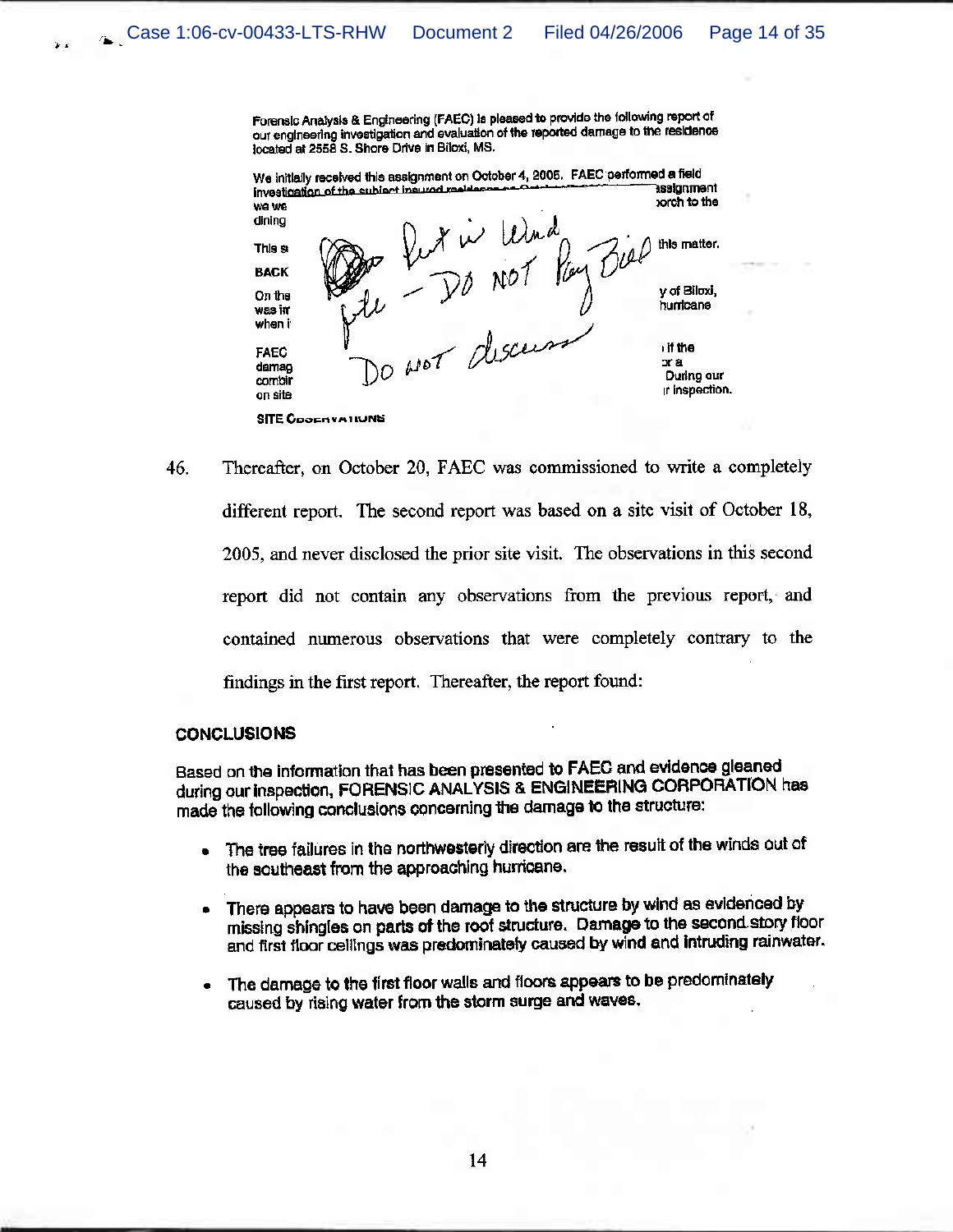- On or about September 26, 2006, State Farm Adjuster Christy Sims 47. commissioned a study by FAEC on the Mullins home at 6057 Pine Tree Drive, Kiln, MS.
- Among the observations made by the engineers were that the structure had 48. already been removed from the site, as required by FEMA, and that much of their analysis was based on photographs provided to the engineers by the homeowners.:

## **SITE OBSERVATIONS**

The following are the observations made during FAEC's inspection of the structure:

- . Upon approaching the property the house had been already removed from the site as required by FEMA.
- From attached photographs provided by the insured, the entire house had been taken off from its support piers and came to a rest against the house across the street. The house had rotated about 180 degrees and its front was facing south. The porch area was about in line with the center of the street.
- No significant damage to the house was observable in the insured's photos, except for the contact point with the neighboring house across the street.
- According to the insured, the water had rose to 10 inches above the floor level at a neighboring residence close by. No water damage to the house could be appreciated from the photographs nor observed from the surroundings.
- The 24 inches high concrete block piers were in complete disarray. The blocks were not joined to each other nor anchored to the ground.
- With yery few exceptions, all the trees around the observable area were standing straight and with all their foliage remaining.
- 49. The report concluded that the damage was due primarily to wind, and not to flooding.
- 50. The report's conclusion section stated: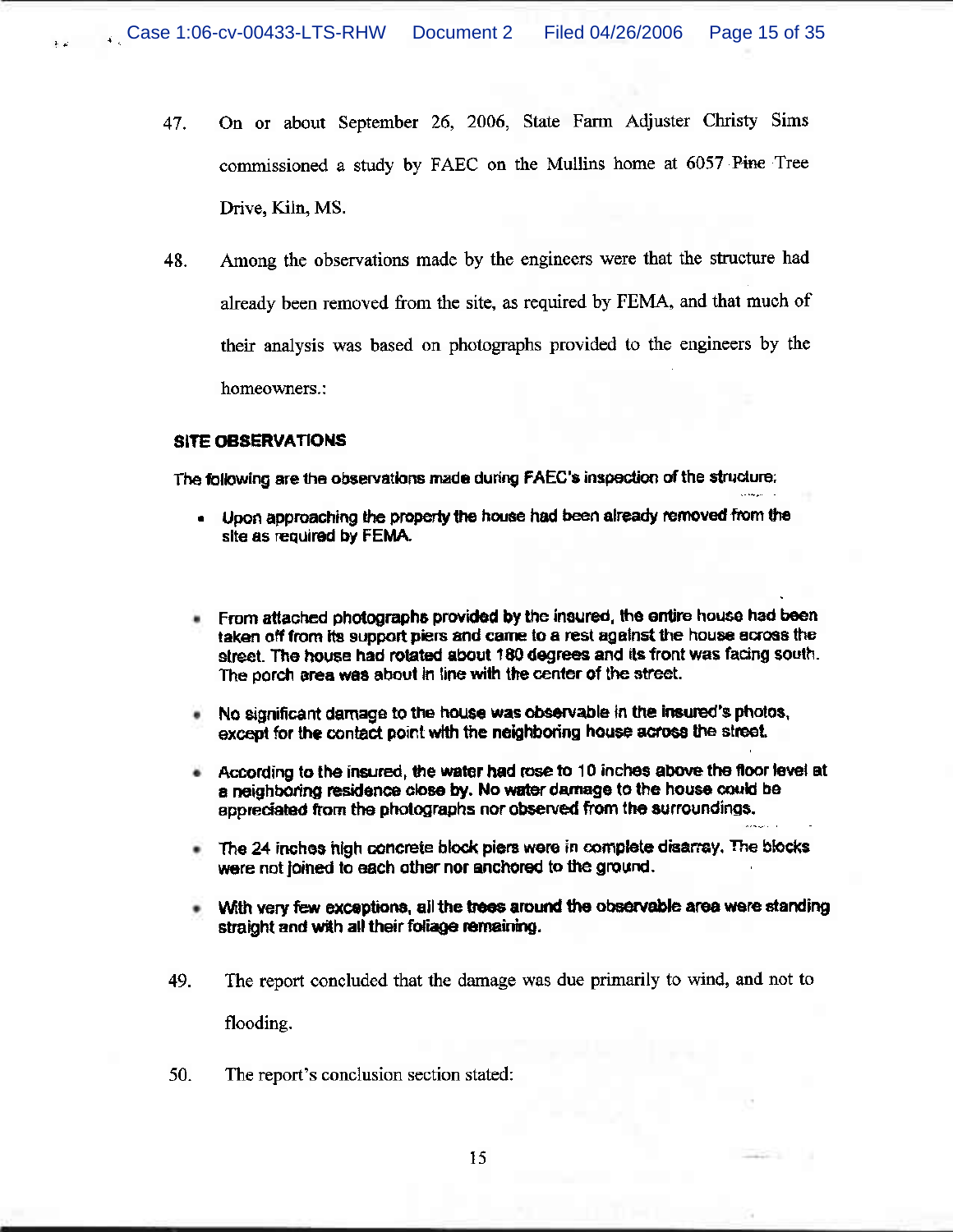## **CONCLUSIONS**

Based on the information that has been presented to FAEC, evidence gleaned during our inspection, and our understanding of the storm water and wind conditions associated with Hurricane Katrina and how those conditions affected the neighborhood area of the insured residence conditions at the time of the storm. FORENSIC ANALYSIS & ENGINEERING CORPORATION makes the following conclusions regarding the claimed damage and the integrity of the property investigated:

- FAEC has concluded that the primary and predominant cause of damage to the subject property was due to hurricane force winds. This is based on the displacement of the house and the absence of water damage to the same. However, this displacement was facilitated by the poor anchoring and supporting observed.
- Thereafter, or on about January 3, 2006, FAEC submitted a different report 51.

predicated on the same site visit of October 11, 2005, but not mentioning the

prior report. Observations from the second report included:

- There was tree damage in the neighborhood with trees failing to the west ٠ northwest.
- There was shingle damage to houses nearby.
- The owner of the trailer across the street, whose home was impacted by the insured's, indicated that the water had come up to the bottom of her trailer. This was estimated to be between 2 and 3 feet above grade.
- The foundation for the insured's home consisted of concrete block piers about 2 feet above grade. No tie downs were observed, however one photograph furnished by the insured pictured, what appeared to be, a minimally effective tie down.
- 52. In addition, the conclusion of the second report stated a completely different finding than the original report of October 11, 2005.
- The second report concluded that the damage was due to flood waters, saying: 53.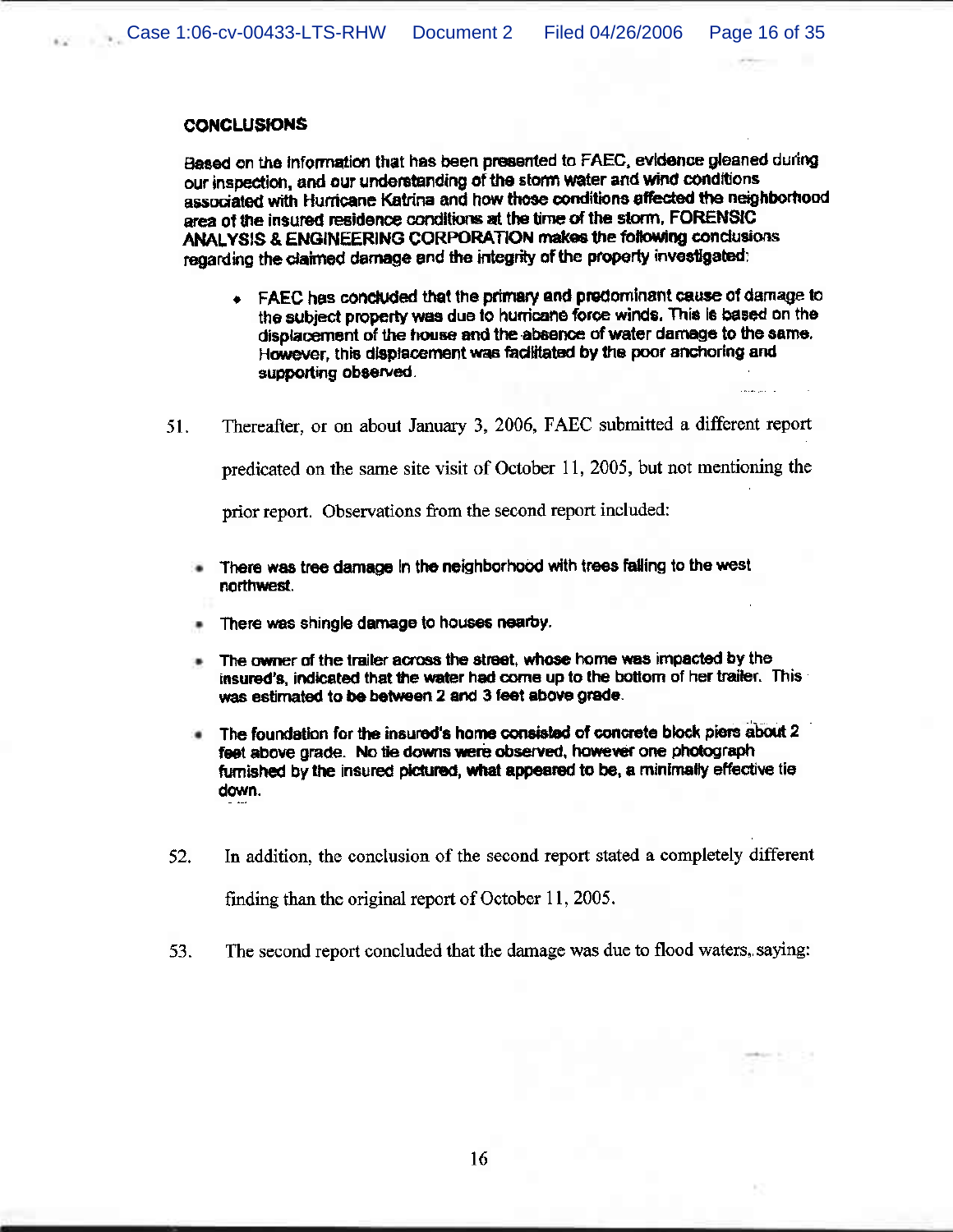## **CONCLUSIONS & OPINIONS**

Based on the information that has been presented to FAEC, evidence gleaned during our inspection, and our understanding of the storm water and wind conditions associated with Hurricane Katrina and how those conditions affected the neighborhood area of the insured residence conditions at the time of the storm, FORENSIC ANALYSIS & ENGINEERING CORPORATION makes the following conclusions regarding the claimed damage and the integrity of the property investigated:

- . The tree failures in the northwesterly direction were the result of winds out of the southeast from the approaching hurricane.
- The damage to the interior of the house could not be determined as no evidence was available.
- The movement of the house across the street with minimal obvious wind damage is consistent with a buoyant force applied to the building by rising water allowing the wind to blow the house northwards until it reached an obstruction.

## **SPOLIATION OF EVIDENCE**

- On our about April 12, 2006, relators learned that defendant State Farm 54. Insurance Company had in fact engaged the services of a commercial document shredding company, "Shred It." Relators were told by at least one State Farm employee that some claims data and/or engineering reports associated with the fraudulent conduct in this case were being shredded. Whether or not Shred-It was employed to shred particular documents is unknown to the relators, but relators' strong suspicion is that data necessary to prove fraud were and are being shredded.
- At some point prior to being subpoenaed by the Attorney General of 55. Mississippi and private civil lawyers, Alexis King and Richard Moore sent out a memorandum to all staff adjusters at State Farm that indicated that the original engineering reports on all claims files were held under lock and key, and only those two people could release them.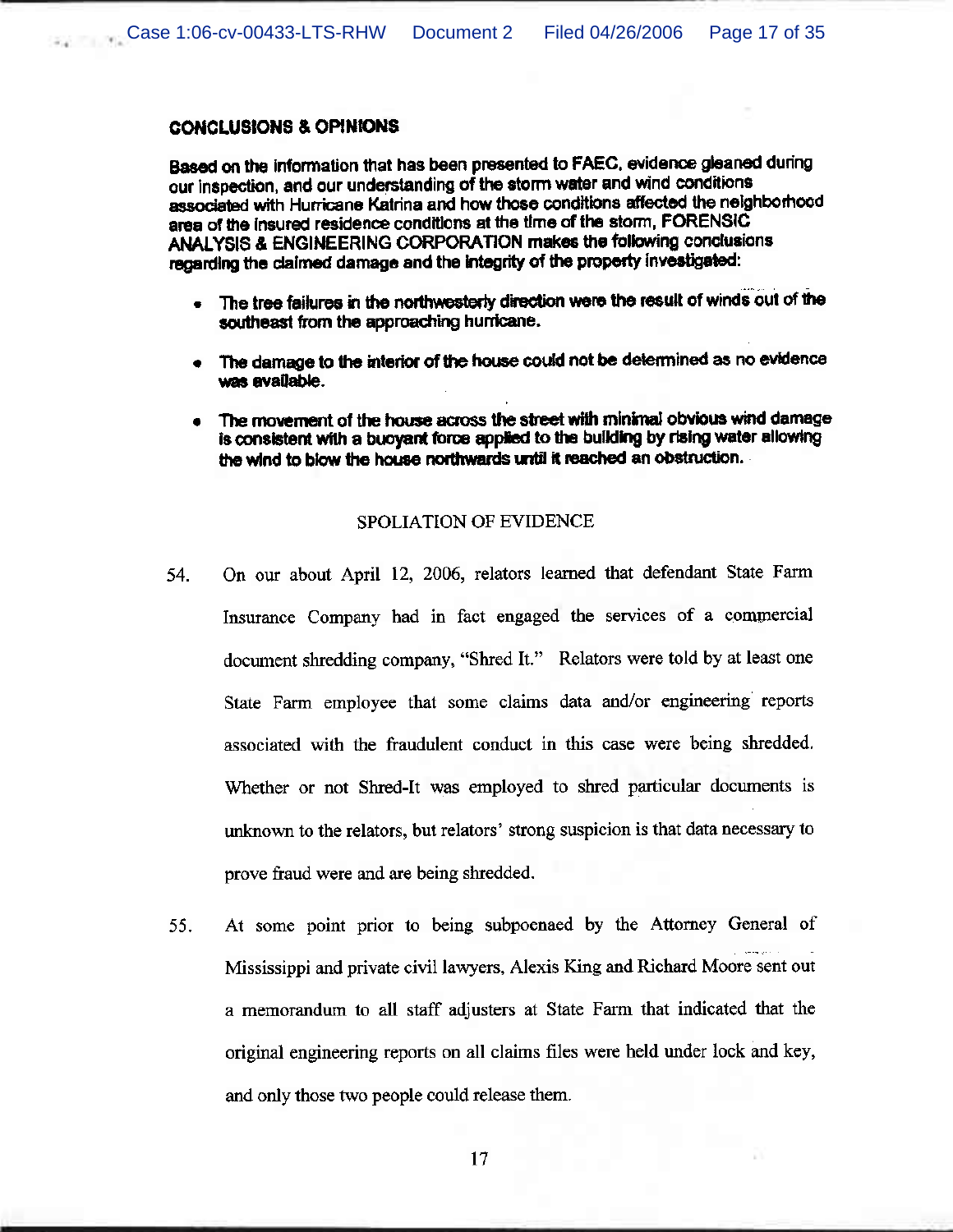- Sometime later, with respect to these original engineering reports that had 56. been stacked on Ms. King's desk at a height of more than one foot tall, State Farm went to a "paper lite" system that caused them to "scan" into the computer one engineering report and discard, scan, shred, spoliate or destroy any other engineering reports generated by the purported independent engineering firms.
- On or around November 11, 2005, State Farm sent facsimile transmissions to 57. many of the Engineering firms. That fax stated, for example, "Structure Group. Please cancel this assignment. Claim Number 24-Z455-169. Insured: Balius. Thanks. Catastrophe Team Manager David Haddock, 11-11-05. If you have already inspected this loss, do not write the report. Send your investigation material with your bill. Send the report if completed."
- The purpose of these cancellations and facsimile transmissions was to recall 58. the directive requiring engineering reports to be submitted with all claims and to prevent further engineering reports from being submitted containing determinations that damages were the result of causes other than water.
- State Farm, while ordering these engineering reports, did not allocate blocks 59. of claims in particular regions to specific engineering companies, and in fact, assigned some claims early on to engineering companies like Dreux Seghers who reported the cause of the damage as wind, and who, when contacted by the Defendants, refused to change their report to reflect that the damage was caused by water.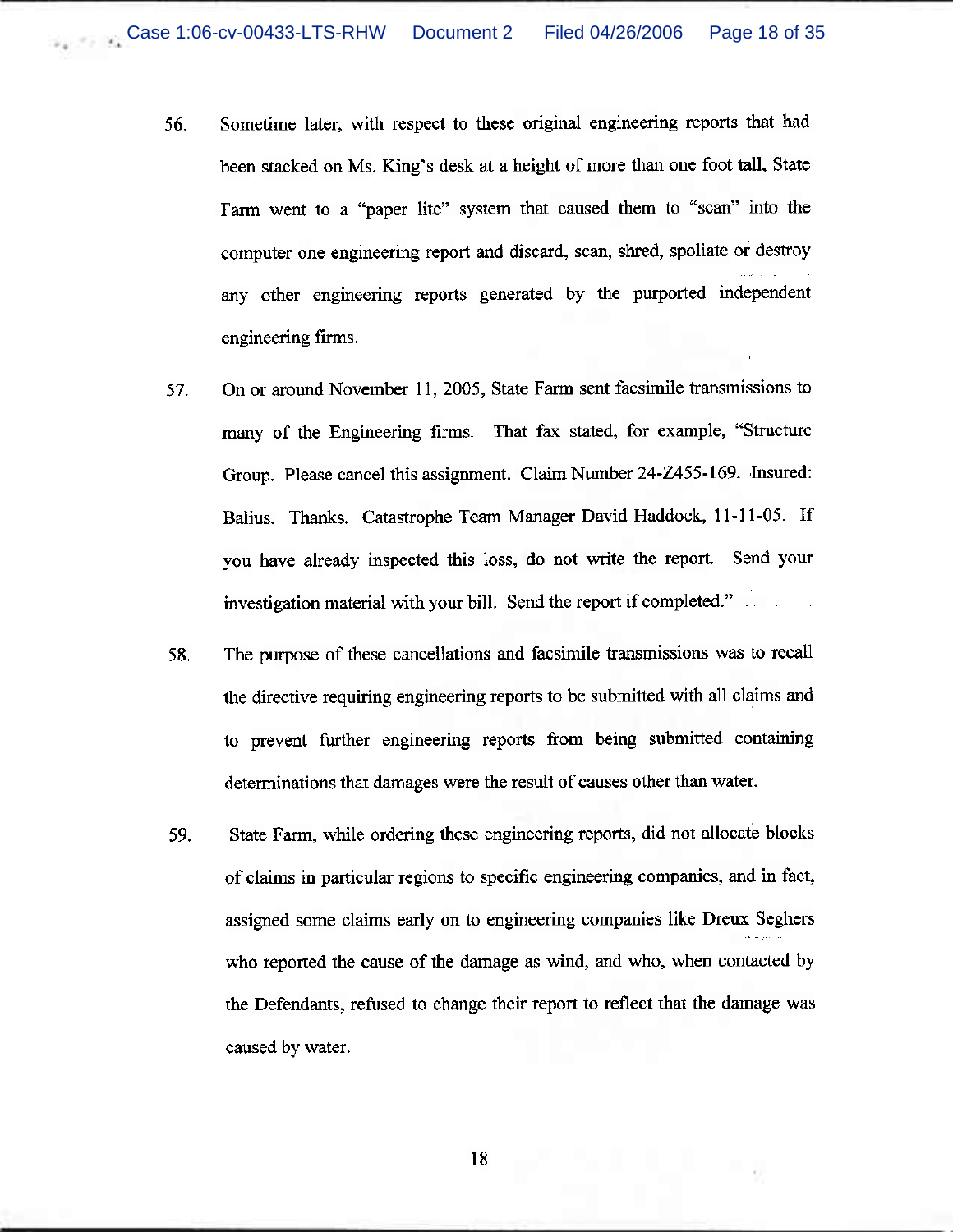A compilation of all claims assigned to some of the engineering firms shows 60. the Defendants caused an exceptionally high rate of cancellation of engineering reports from those firms, like Dreax Seghers, that routinely concluded that wind, and not water, was the causative agent of the damage. The compilation of claims shows that engineering reports were requested from Dreux Seghers' firm only 79 times and that 32 of those reports were subsequently cancelled (41% cancellation rate). By contrast, Defendants requested 214 engineering reports from Exponent Failure Analysis and that only 36 of those reports were subsequently cancelled (17% cancellation rate).

## INCONSISTENT ENGINEERING ASSESSMENTS

- Because there was not an area-by-area assignment of engineering firms, great 61. disproportionality resulted in the reports received. One example can be found in the claim of Anna Vela of Biloxi.
- Vela's claim was evaluated by Dreux Seghers who concluded that the cause of 62. the damage was wind.
- The team manager, Mark Drain, concluded that the engineering report 63. required him to pay the full policy limits under the wind coverage.
- The supervisor, Alexis "Lecky" King told Drain that the engineer was a 64. "moron" and that the report should be sent back to the engineer to get him to correct his report to show flood damage.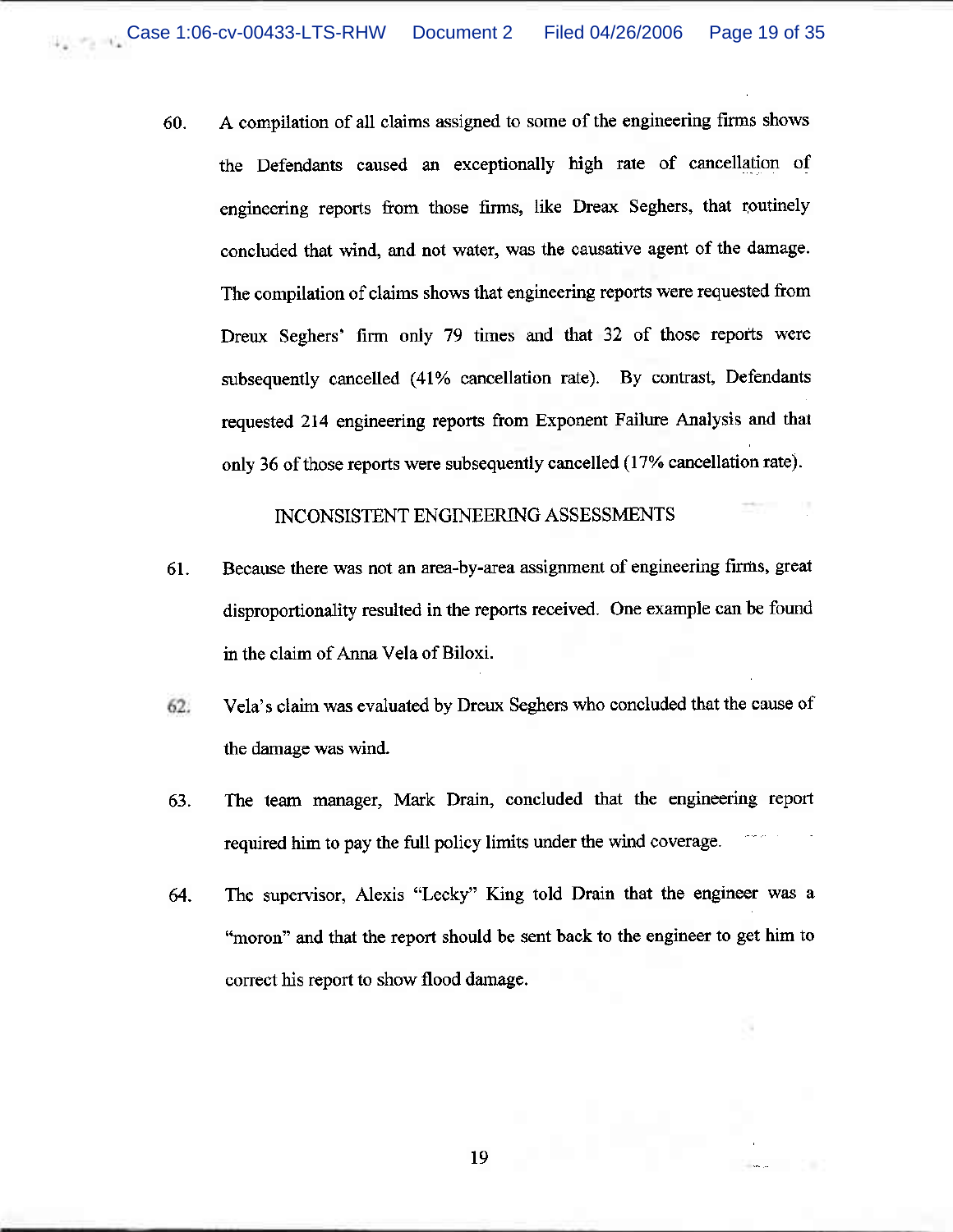- 65. King then left the office for a few days and Drain, seeing an issue with an engineering report he commissioned being used as the basis to deny rather than pay the claim, paid the full policy limits under the wind coverage.
- 66. There were numerous other claims for wind and water damage on the same street (Baywood Drive). All of those claims by State Farm (and other insurers) were denied for wind damage, resulting in inconsistent determinations.

# **GRANT FRAUD**

- In October, Congress passed a grant program for gulf coast Katrina victims. 67.
- 68. The flood grant program was designed to provide a source of rebuilding funds for persons who suffered casualty losses due to flood but who did not live in a flood plain and did not have flood insurance, and their homeowner's claims were denied for that reason.
- 69. On or about April 18, 2006, Ryan Murphy, a State Farms Claims Team Manager ordered after a mediation that payments originally destined to compensate under Coverage A (Homeowners) be reallocated to Coverage C (contents) so as to permit the policy-holders to apply for the grant program.
- By employing engineering reports that reallocated losses to "flood" instead of 70. homeowners, State Farm, Nationwide, and other insurers essentially pushed off their responsibility to pay claims onto the federal government.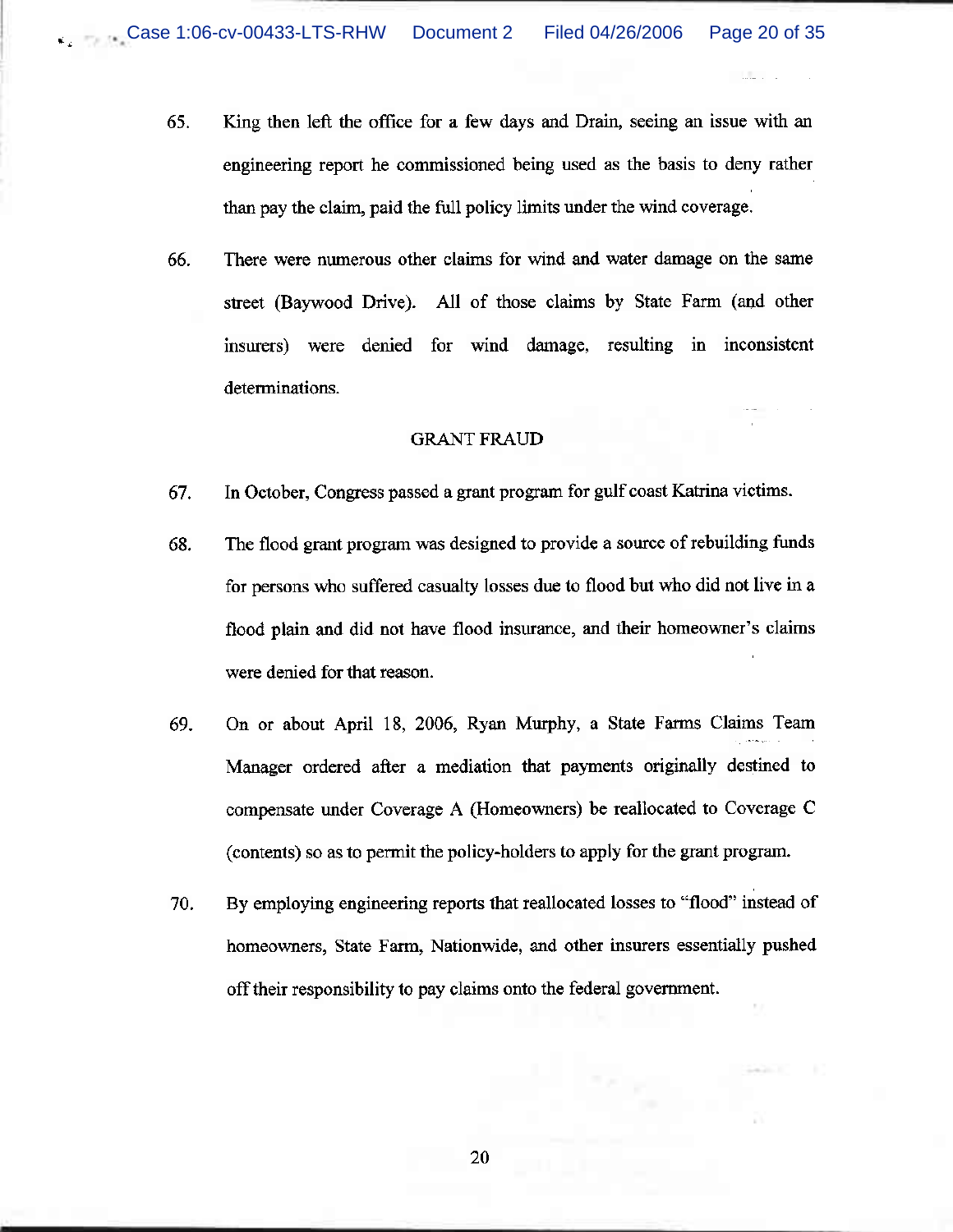By refusing to pay based on false engineering reports, the defendants caused 71. Katrina Victims to submit false claims to the federal government's flood grant program.

## **BACKDATING OF CLAIMS**

- On information and belief State Farm Agent Mike Myers did not have Flood 72. Insurance through the NFIP before Katrina hit the Biloxi area.
- In addition to Myer's own failure to have insurance, several of his friends and 73. associates did not have flood insurance.
- In spite of the failure to have flood insurance in place before the storm hit, 74. Myers, working with someone in underwriting at State Farm, backdated a policy for himself and for several others who did not have flood coverage.
- This permitted Myers, among others, to submit claims for flood insurance 75. even though the victims did not have flood insurance before the storm hit.

### ADJUSTING EXPENSES

- 76. Under the rules of the NFIP and pertaining to adjustment of claims, the insurance company must use the same adjuster to adjust the claim for homeowners and flood insurance.
- During Katrina, independent adjusters were employed to adjust claims. 77.
- 78. As noted earlier, adjusters were told, when adjusting claims involving flood insurance, to "hit the limits" regarding the flood coverage.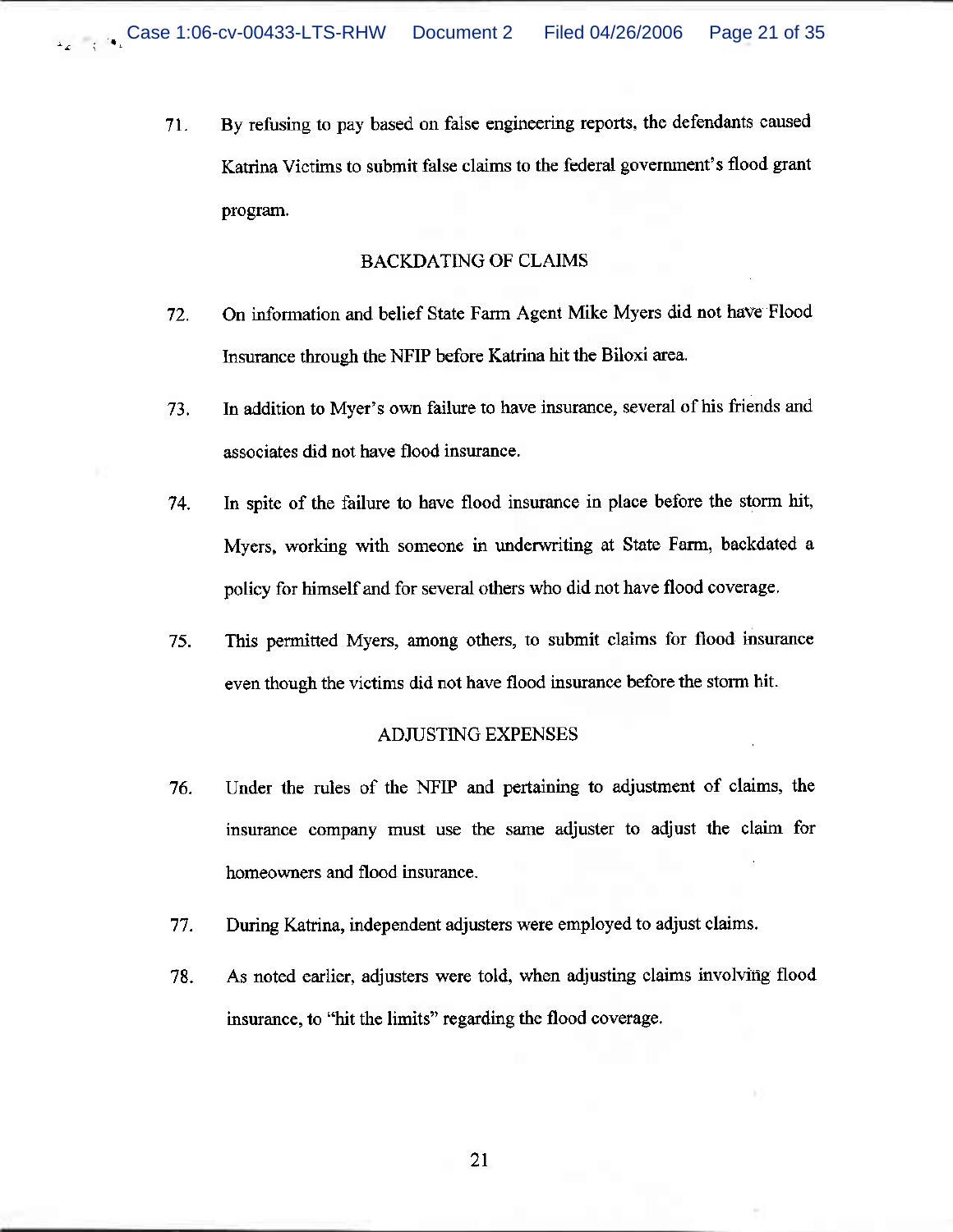- 79. When an independent adjuster handles a claim for the flood program and the policy holder has the maximum policy limits (\$250,000 structure, \$100,000 contents), the adjuster is paid by the federal government a fee of approximately \$7,000.
- This \$7,000 amount is passed along to the Flood Insurance Administrator as 80. an adjusting cost with a markup by State Farm.
- 81. By passing a loss over to the FIA and the NFIP, State Farm not only benefited by not having to pay the claim, but was able to transfer their adjusting costs to the FIA through the NFIP.
- The amount of administrative fees that State Farm receives from the FIA and 82. the NFIP is a sliding scale based on the amount of the claim being paid. The amount of the administrative fee goes up in accordance with the amount of the flood loss claim.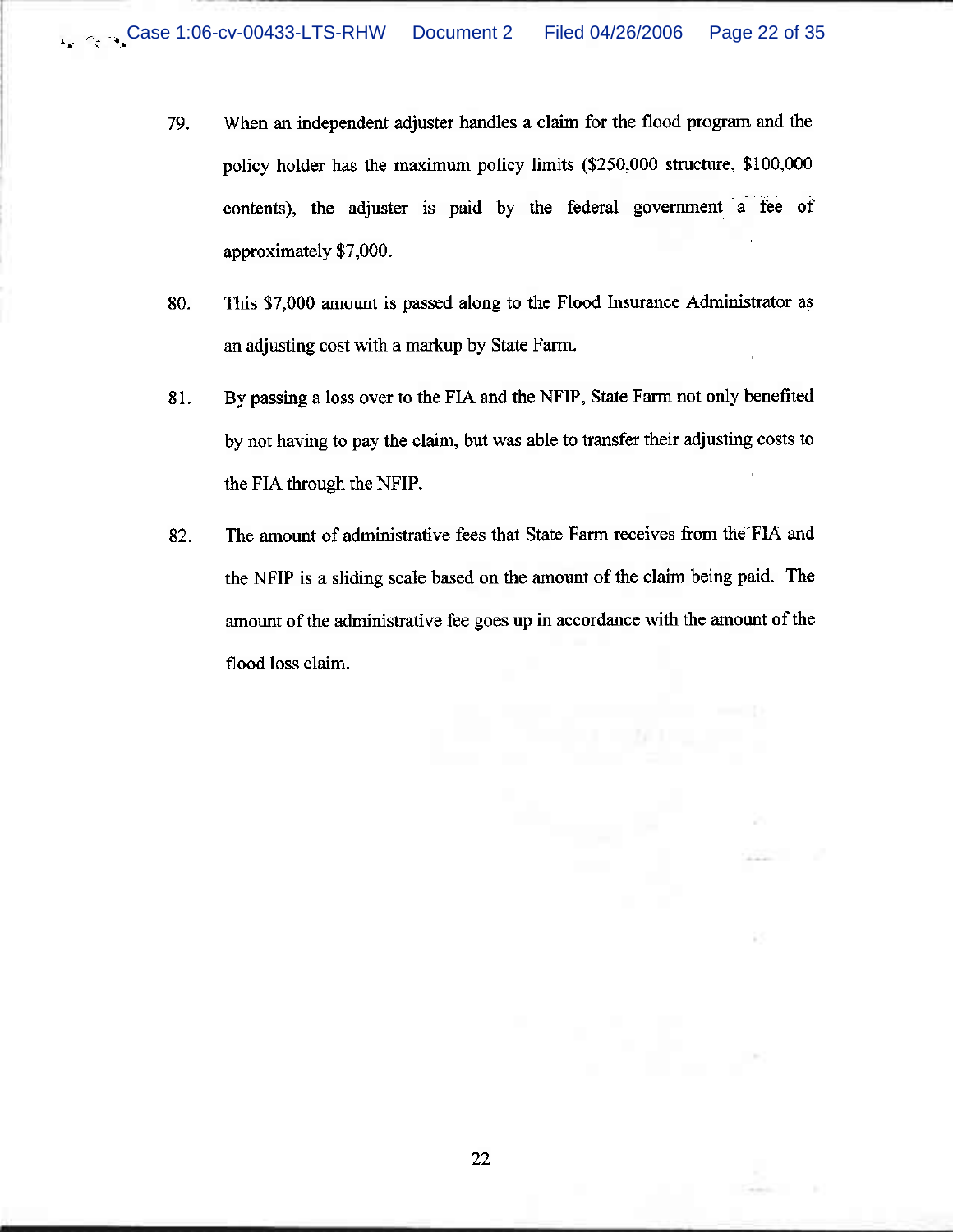# **COUNT I** VIOLATION OF 31 USC  $\S 3729(a)(1)$

- Relators restate, replead and incorporate by reference the information set forth 83. in paragraphs  $1 - 82$  as if fully set forth herein.
- Defendants, acting through their employees, officers, agents and independent 84. contractors knowingly presented claims for payment of flood damage.
- Defendants' claims are direct charges against the United States Treasury and 85. were presented to the Federal Insurance Administrator, FEMA, or its agents who are officers or employees of the United States Government.
- 86. The claims presented by Defendants were false or fraudulent in that:
	- a. Damage to property that was more properly reflected as wind damage, and structural damage due to wind and flying debris was characterized in adjusters reports as "flood damage" even though it did not meet the definition of "flood" found in the Standard Flood Insurance Policy, 44 CFR Pt. 61, App. A(1).
	- b. Claims were submitted for property that were outside the area designated as flood damaged by FEMA, where there was no evidence that the damage met the definition of "flood" found in the Standard Flood Insurance Policy, 44 CFR Pt. 61, App. A(1).

23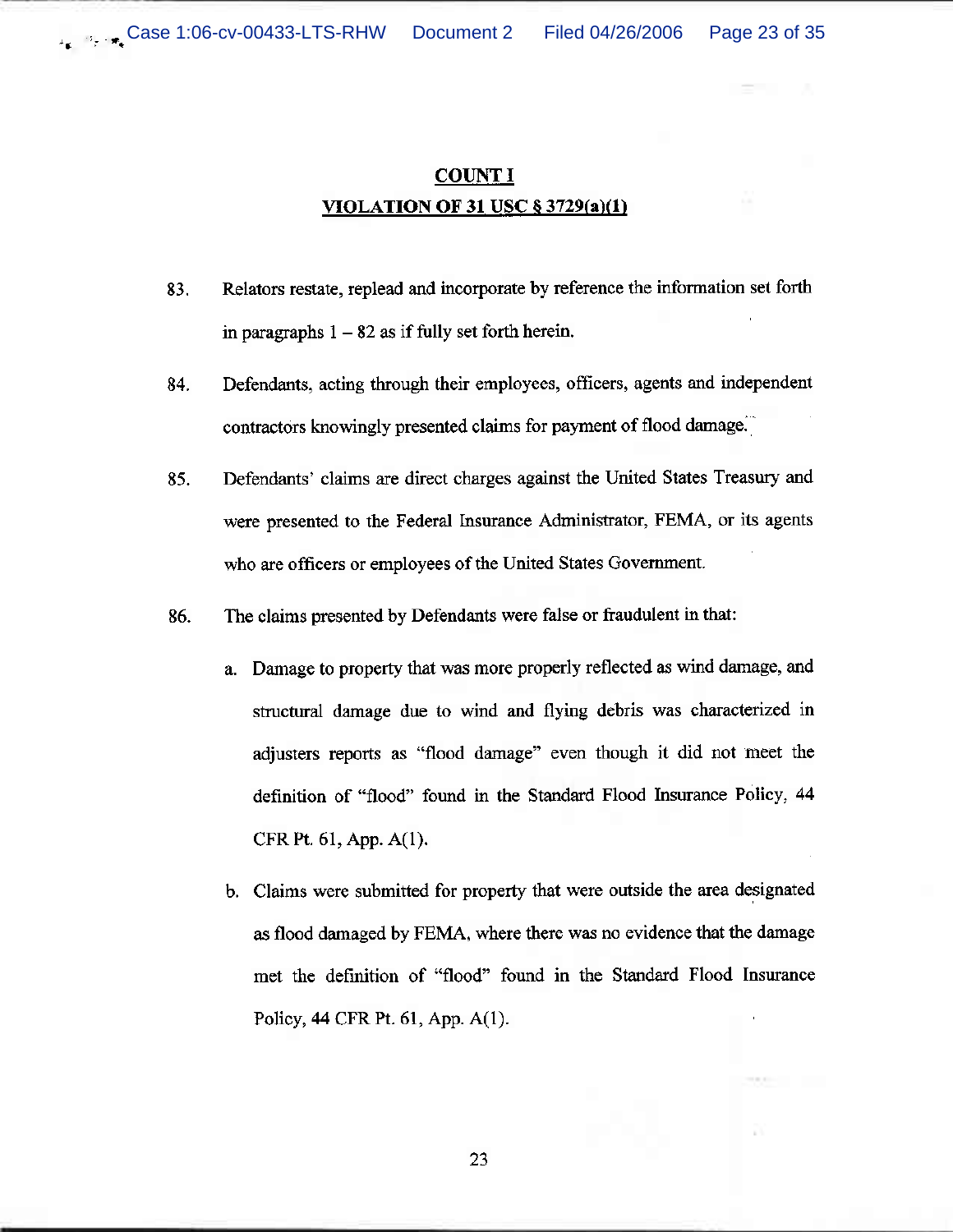- c. Defendants submitted costs and expenses for adjusting flood claims that were in fact wind or hurricane claims.
- d. Defendants permitted agents to backdate insurance applications for flood coverage and submit damage claims when, in fact, there was never any coverage for the flood damages.
- The claims were submitted or caused to be submitted and presented or caused 87. to be presented by Defendants for payment or approval.
- 88. The claims were paid by the United States Government, through withdrawals of funds held by the United States Treasury, consistent with the procedure set up under the National Flood Insurance Program.
- 89. As a direct and proximate result of paying millions of dollars in flood insurance claims that were in fact claims for hurricane damage, the United States Treasury sustained millions of dollars in damages.

WHEREFORE, Relators demand judgment against the Defendants jointly and severally in the amount of three times the overcharges submitted for payment to the United States Government, for a civil penalty against the Defendants each jointly and severally in an amount between Five Thousand, Five Hundred Dollars (\$5,500.00) and Eleven Thousand Dollars (\$11,000.00) for each violation of 31 U.S.C. § 3729, et seq., for the maximum amount allowed to the Qui Tam Plaintiff under 31 U.S.C.  $\S$ 3730(d) of the False Claims Act or any other applicable provision of law, including any alternate remedy provisions, for its court costs and reasonable attorneys fees at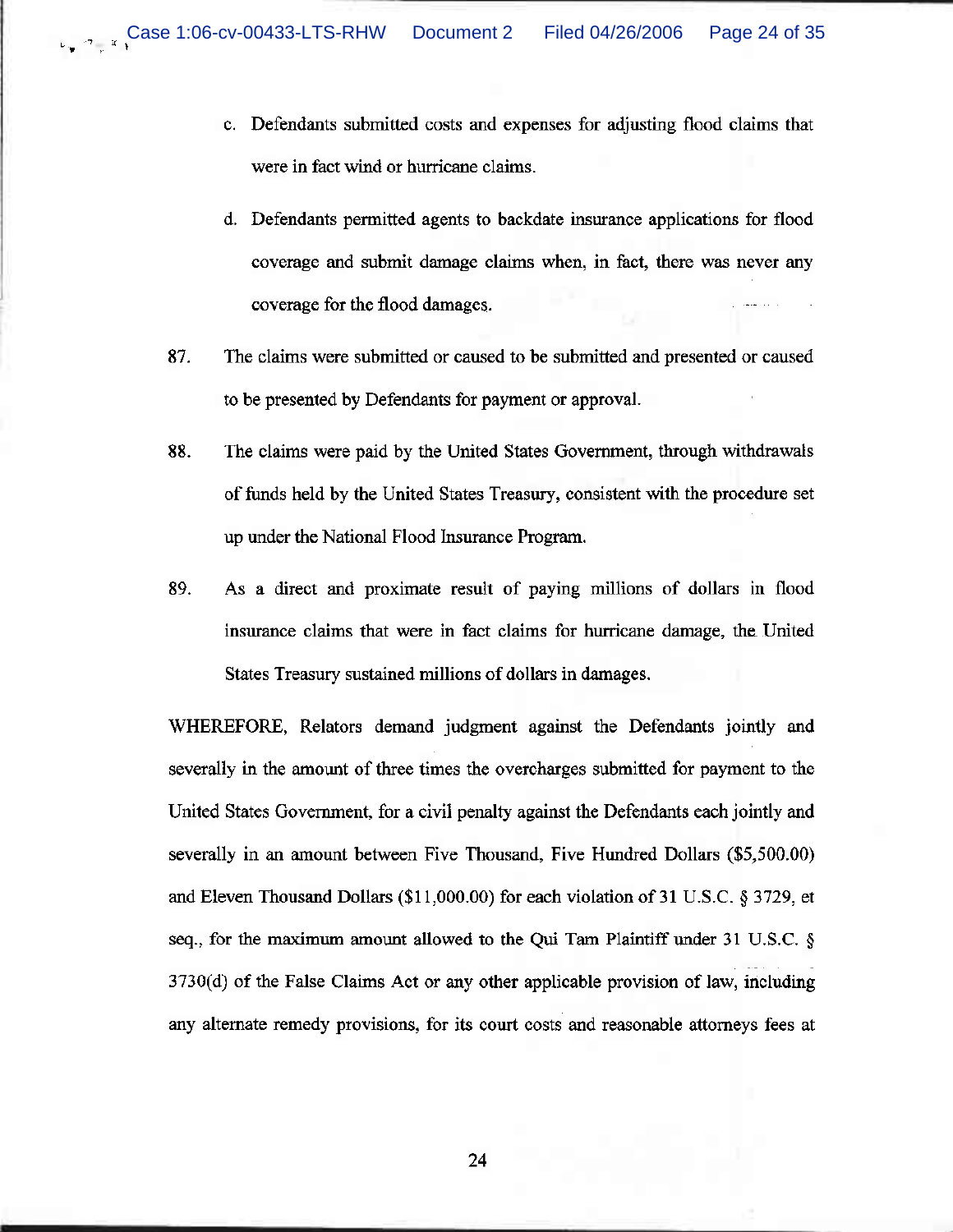prevailing rates, for expenses, and for such other and further relief as this Court deems meet, just and proper.

## **COUNT II**

#### **VIOLATION OF 31 USC § 3729(a)(2)**

- Relators restate, replead and incorporate by reference the information set forth 90. in paragraphs  $1 - 89$  as if fully set forth herein.
- Defendants, acting through their officers, employees, agents, adjusters, and 91. independent contractors knowingly made, used, or caused to be made or used, false records.
- 92. Those false records included, but were not limited to:
	- a. False adjustment reports which were false in that they misidentified the nature of the damage as flood damage where there was no evidence that the damage met the definition of "flood" found in the Standard Flood Insurance Policy, 44 CFR Pt. 61, App. A(1).
	- b. False factual findings reported to FEMA or the FIA that showed that property was damaged by flood when in fact these properties were outside the area designated as flooded by FEMA.
	- c. False statements of adjusters reflecting findings of flood damage when the real structural damage had been caused by wind, or rain.
	- d. False attestations of facts on forms directing payment to be made under flood policies.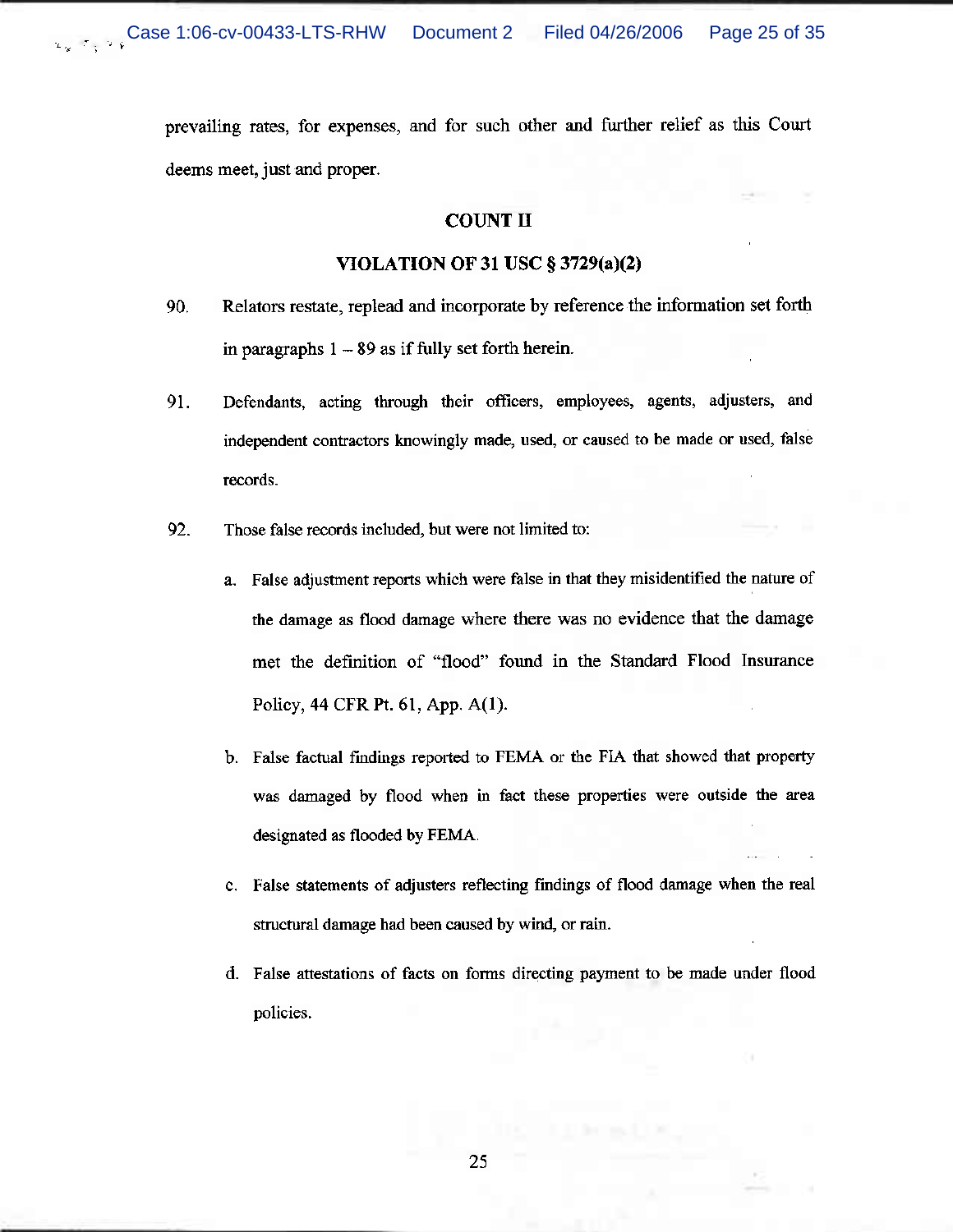- e. False statements to homeowners, engineers, adjusters, and others in that one report by the same company concluded that the damage was due to wind, and a second, later, re-written report reflected that the damage was caused by flood.
- f. False expense reports submitted to the FIA for NFIP adjustment expenses.
- Defendants submitted or caused to be submitted these false records or statements in 93. order to get false or fraudulent claims paid or approved by the Government under the National Flood Insurance Program.
- As a direct and proximate result of the submission of the false claims and false 94. records and reports, the United States Treasury paid millions of dollars in claims for flood insurance that should have been paid by the Defendants.
- As a direct and proximate result of paying millions of dollars in flood 95. insurance claims that were in fact claims for hurricane damage, the United States Treasury sustained millions of dollars in damages.

WHEREFORE, Relators demand judgment against the Defendants jointly and severally in the amount of three times the overcharges submitted for payment to the United States Government, for a civil penalty against the Defendants each jointly and severally in an amount between Five Thousand, Five Hundred Dollars (\$5,500.00) and Eleven Thousand Dollars (\$11,000.00) for each violation of 31 U.S.C. § 3729, et seq., for the maximum amount allowed to the Qui Tam Plaintiff under 31 U.S.C. § 3730(d) of the False Claims Act or any other applicable provision of law, including any alternate remedy provisions, for its court costs and reasonable attorneys fees at prevailing rates, for expenses, and for such other and further relief as this Court deems meet, just and proper.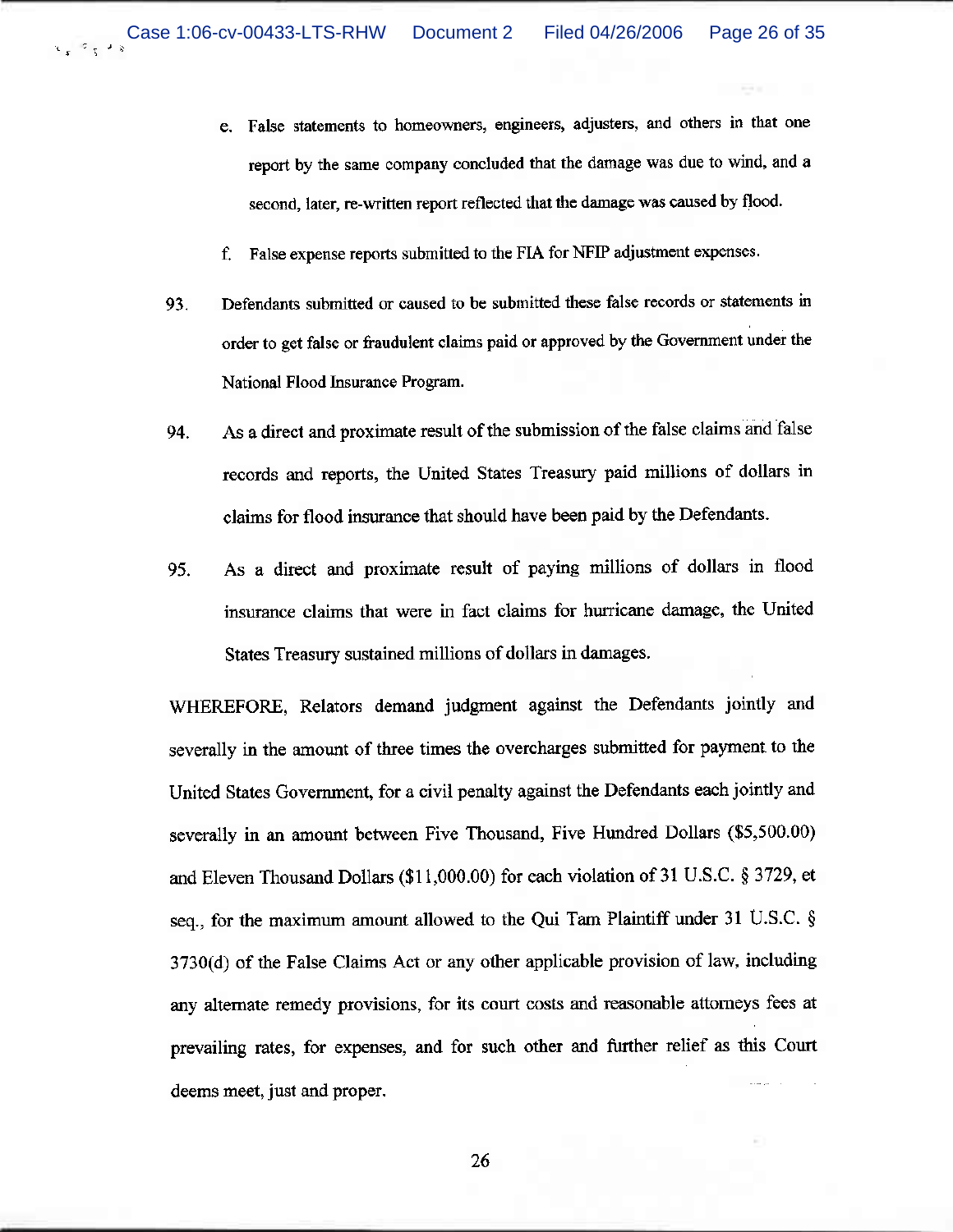# **COUNT III** VIOLATION OF 31 USC  $\S 3729(a)(3)$

- Relators restate, replead and incorporate by reference the information set forth 96. in paragraphs  $1 - 95$  as if fully set forth herein.
- Defendants, acting through their officers, employees, agents, adjusters, and 97. independent contractors conspired to defraud the Government by getting false or fraudulent claims allowed or paid.
- 98. Defendants conspired with:
	- outside adjusters, including adjusters specially hired to adjust the losses in a. the Hurricane Katrina area, and directed them to service homeowners with The names of these individual adjusters and adjustment claims. companies are not all known to the Relators but are discoverable by the government.
	- b. Agents, officers, employees or servants of Forensic Analysis Engineering Corporation, FEAC, to have those agents, officers, employees or servants issue false and misleading engineering analysis reports, and to "correct" any analysis reports that showed that the damage was due to any cause other than flooding.
	- Agents, officers, employees or servants of other Engineering firms, whose c. names are unknown to Relators presently but who are discoverable by the government.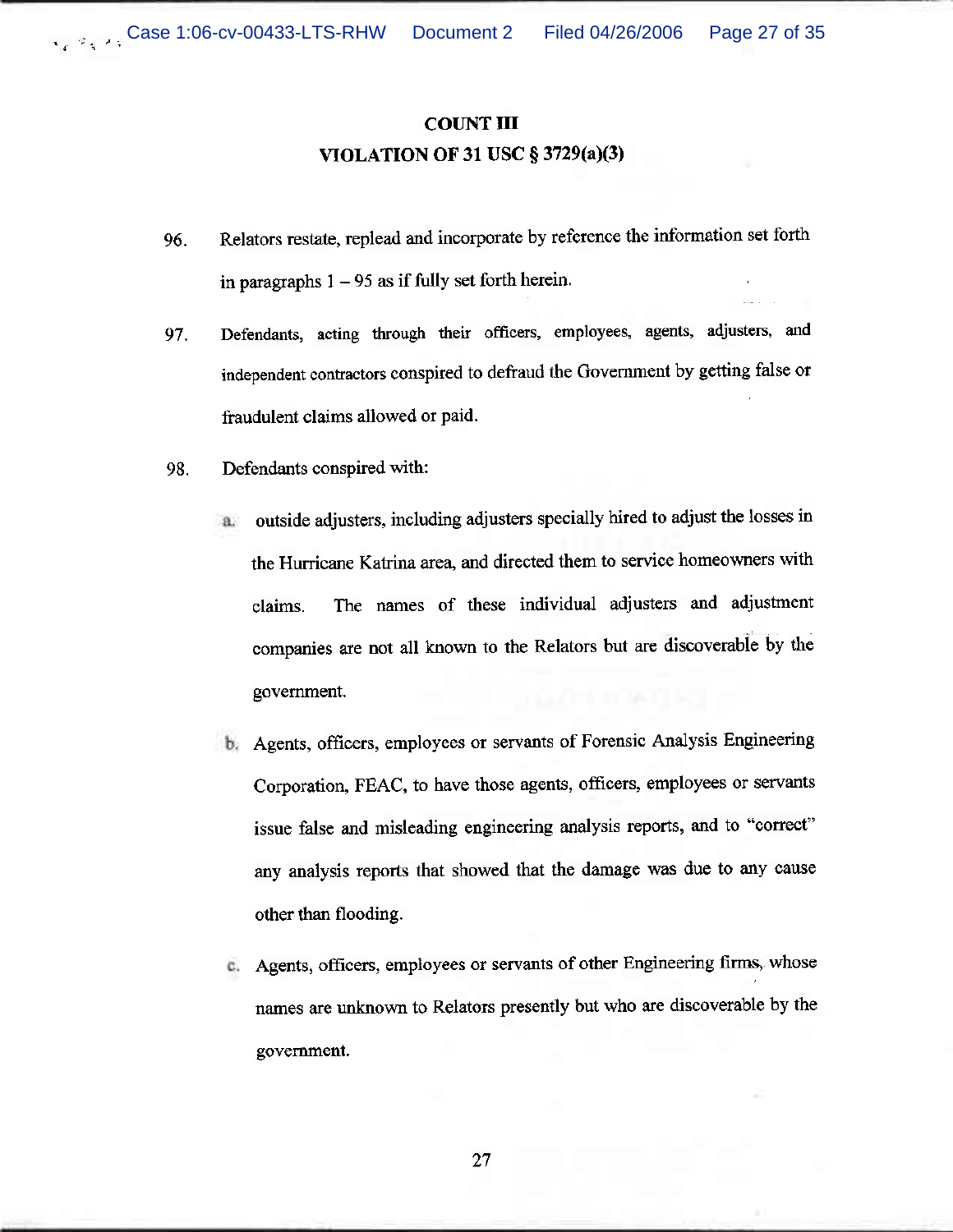- d. Defendants conspired, on information and belief, with certain homeowners by instructing them to fill out their homeowners insurance claims and hurricane damage claims as flood insurance claims promising to maximize flood insurance claim damage in exchange for not collecting under homeowner's coverages.
	- i. Defendants, on information and belief, instructed their insureds to fill out their claim forms in this manner so as to misallocate the liability for payment to FEMA, the FIA, and the National Flood Insurance Program.
- Defendants conspired with engineers who were independent contractors 99. offering them material inducements (continuing business relationships) to submit flood insurance claims instead of hurricane or homeowners claims.
- Defendants conspired with purportedly independent FEAC and other 100. engineering firms (John Does  $1 - 4$ ) yet to be discovered directing them to find flood damage instead of wind damage so as to permit the maximum payout from federal funds rather than from the Defendants' Nationwide and State Farm Insurance Company's reserves. On information and belief, if an engineering firm refused to change a determination to "flood" State Farm and Nationwide would no longer hire that engineer to provide engineering consulting services.
- When the engineering firm neglected to find flood damage, the insurance 101. companies would refuse to pay invoices until the reports were reclassified as flood, thereby placing undue pressure upon and exercising control over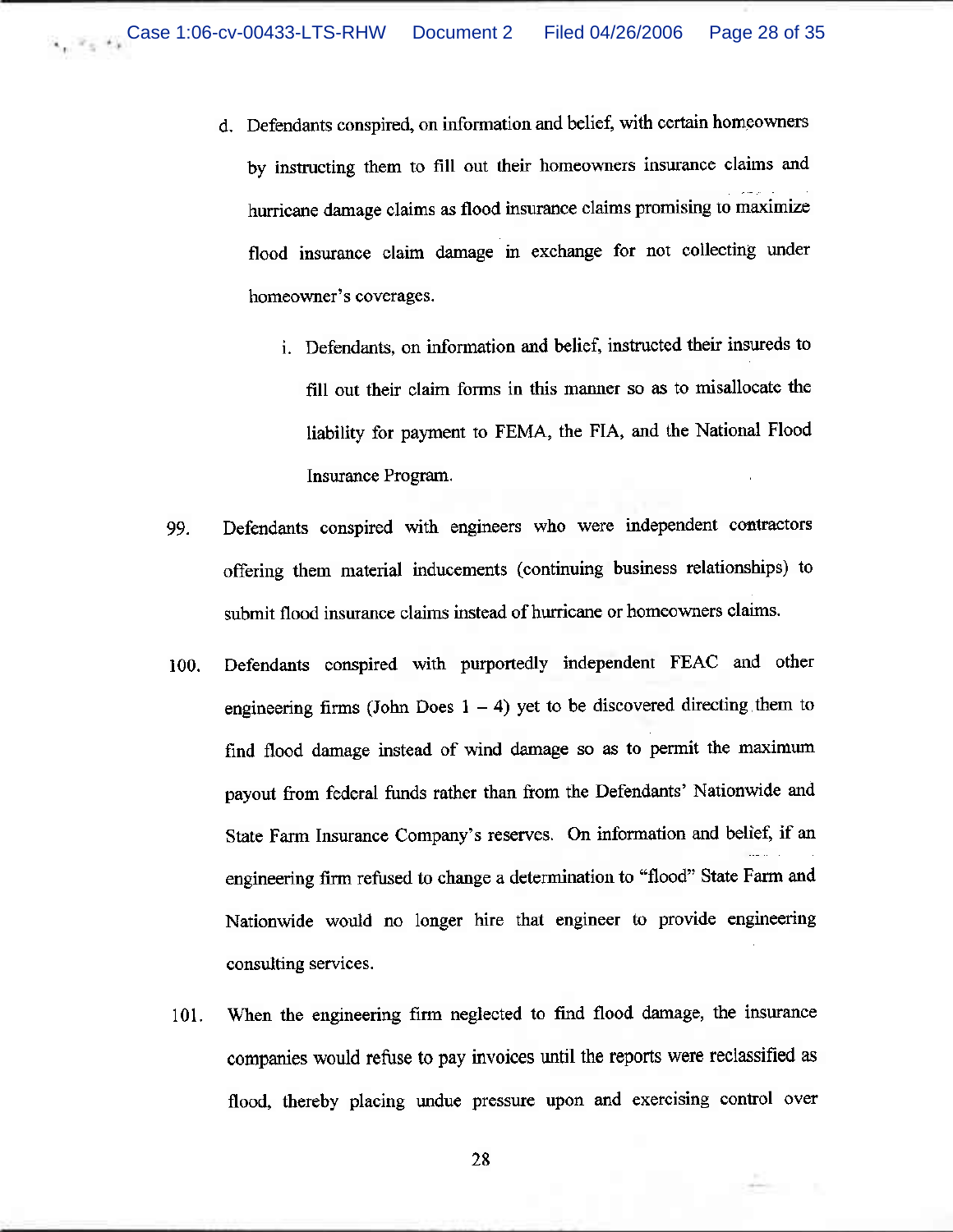purportedly independent contractors for the purpose of furthering the conspiracy to defraud the government.

- Defendants and their co-conspirators acted with the intent to deceive and 102. defraud the United States Government by pushing off the responsibility for paying hurricane claims on the US Government and by causing purportedly independent engineering firms to re-write reports to transfer responsibility to the FEMA funds available under the NFIP.
- Defendants took material steps in furtherance of the conspiracy, to wit: 103.
	- State Farm Insurance Company submitted claims through the FIA to the a. NFIP and paid losses from federal funds instead of from its reserves.
	- b. Nationwide Insurance Company submitted claims through the FIA to the NFIP and paid losses from federal funds instead of from its reserves.
	- c. Defendant FAEC submitted replacement reports that were modified as a part of the conspiracy to reflect flood water damage instead of wind damage.
- As a direct and proximate result of the conspiracy to submit false claims the 104. United States Treasury paid hundreds of millions of dollars in claims for flood insurance that should have been paid by the Defendants.
- As a direct and proximate result of paying hundreds of millions of dollars in 105. flood insurance claims that were in fact claims for hurricane damage or homeowners' insurance damage payable from the reserves of the Defendants'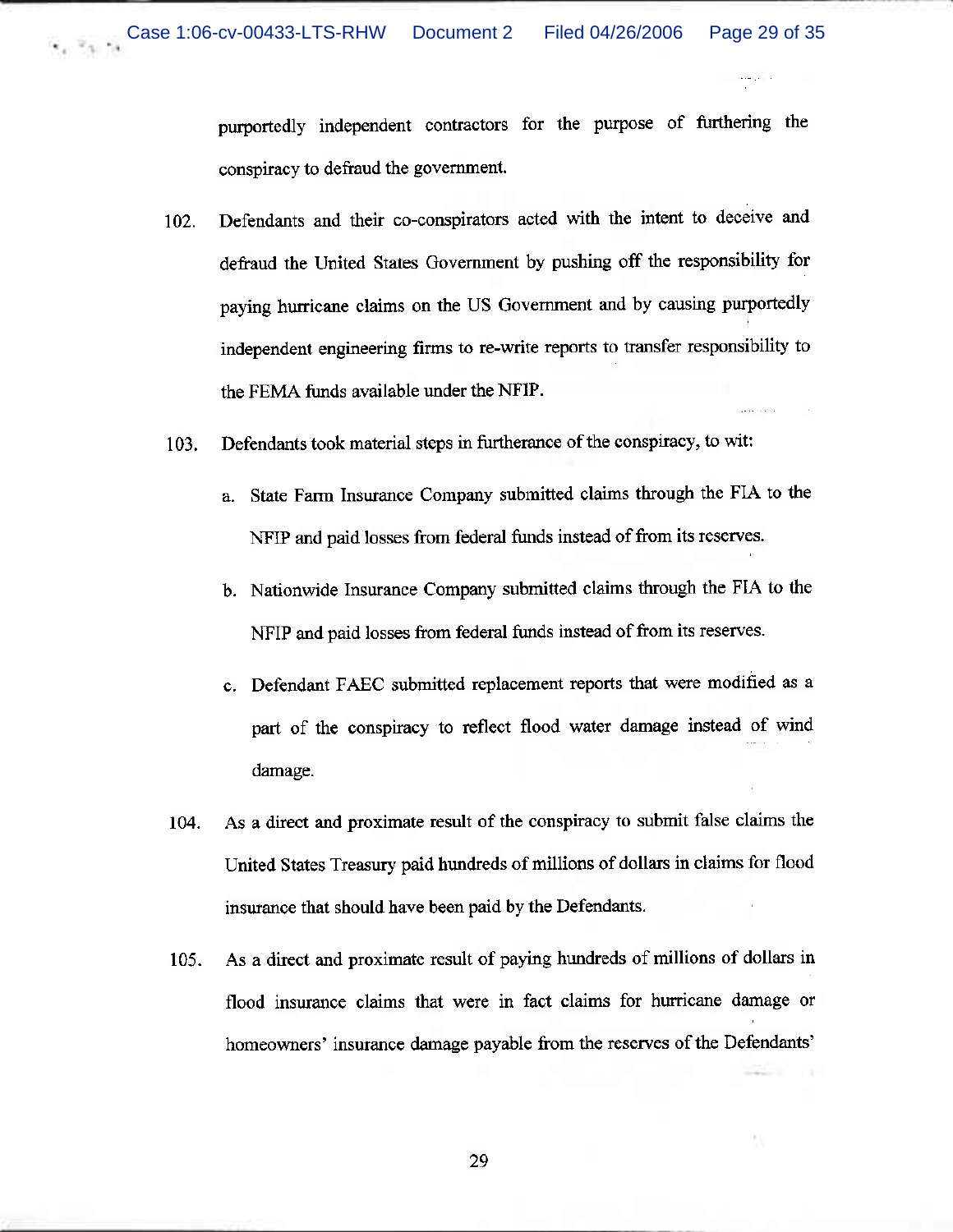insurance companies, the United States Treasury sustained millions of dollars in damages.

WHEREFORE, Relators demand judgment against the Defendants jointly and severally in the amount of three times the overcharges submitted for payment to the United States Government, for a civil penalty against the Defendants each jointly and severally in an amount between Five Thousand, Five Hundred Dollars (\$5,500.00) and Eleven Thousand Dollars (\$11,000.00) for each violation of 31 U.S.C. § 3729, et seq., for the maximum amount allowed to the Qui Tam Plaintiff under 31 U.S.C.  $\S$ 3730(d) of the False Claims Act or any other applicable provision of law, including any alternate remedy provisions, for its court costs and reasonable attorneys fees at prevailing rates, for expenses, and for such other and further relief as this Court deems meet, just and proper.

## **COUNT IV**

## VIOLATION OF 31 USC  $3729(a)(7)$

#### (Reverse False Claims)

- 106. Relators restate, replead and incorporate by reference the information set forth in paragraphs  $1 - 105$  as if fully set forth herein.
- 107. Defendants knew or in the exercise of reasonable care should have known that claims presented to the United States Treasury for payment under the National Flood Insurance Program were false or fraudulent, and should not have been paid from federal funds.
- 108. As such, Defendants knew or in the exercise of reasonable care should have known that they were in possession of money that was rightfully that of the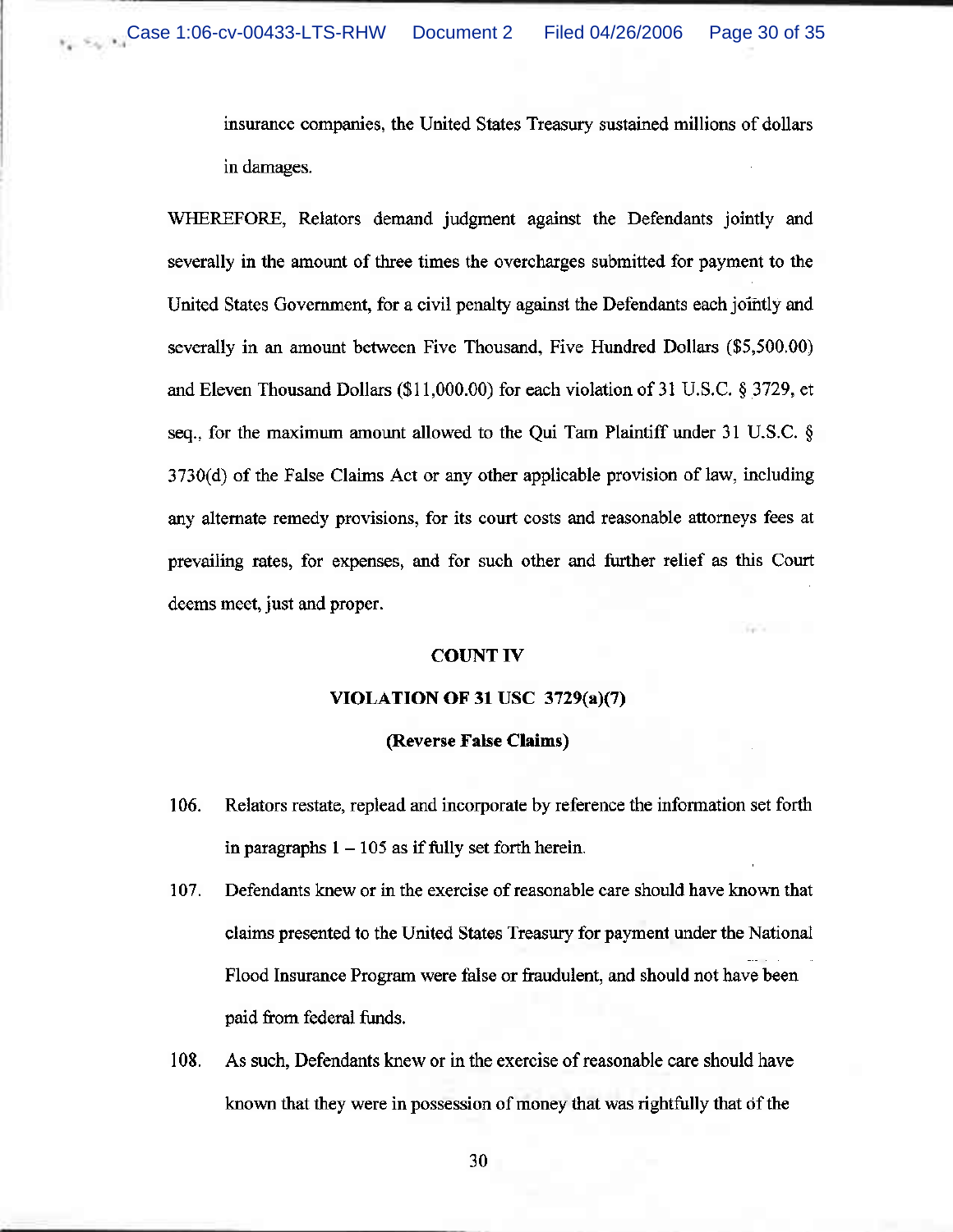United States Government, since the reserves saved by paying claims from the NFIP should in fact have been paid out to policy-holders, and instead, those losses were passed along to the federal treasury.

- 109. Defendants knew that false records, specifically, false engineering and inspection reports were created in order to justify payment of claims from the NFIP.
- 110. Defendants also knew that they were in possession of initial engineering reports that showed that the true cause of the damage was wind.
- $111.$ The original engineering reports should have been maintained in the claims folders along with all other records associated with the claims.
- 112. Instead, the engineering documents were pulled and any "original" documents showing wind damage were shredded by "Shred It" or by employees of Defendants.
- 113. When a document that would normally be a part of a record is removed, spoliated and/or destroyed it is the creation of a false record because the omitted documents create a false impression in the record.
- 114. Defendants knowingly created false records by omitting, concealing, suppressing, spoliating or destroying the original engineering reports and original invoices.
- 115. The suppression, omission, concealment, spoliation or destruction of the original reports and records was done to conceal, avoid, or decrease the Defendants' liability to repay the federal government.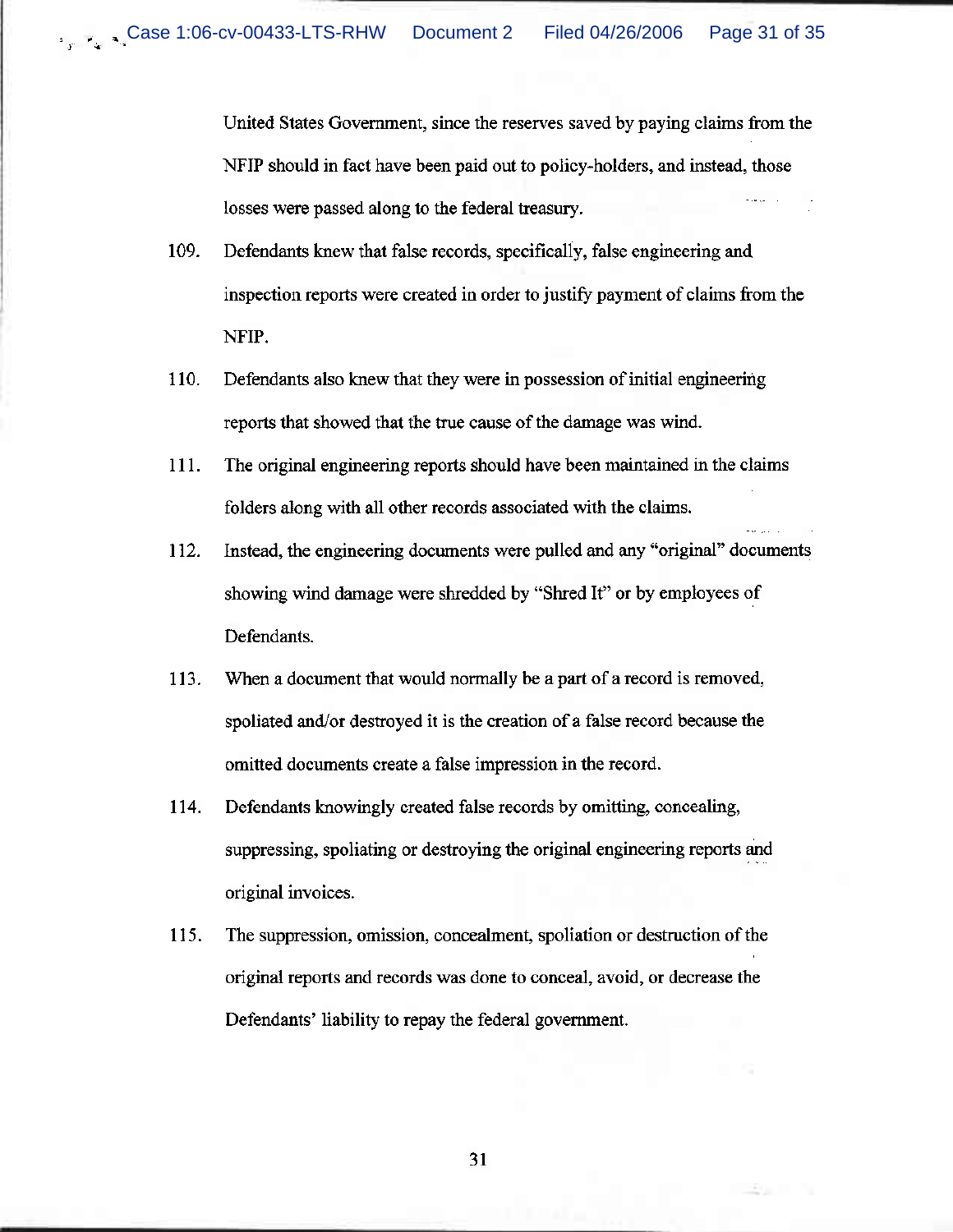116. The actions of the Defendants in creating false records in order to avoid or decrease a liability to the federal government resulted in damage to the federal treasury.

WHEREFORE, Relators demand judgment against the Defendants jointly and severally in the amount of three times the overcharges submitted for payment to the United States Government, for a civil penalty against the Defendants each jointly and severally in an amount between Five Thousand, Five Hundred Dollars (\$5,500.00) and Eleven Thousand Dollars (\$11,000.00) for each violation of 31 U.S.C. § 3729, et seq., for the maximum amount allowed to the Qui Tam Plaintiff under 31 U.S.C. § 3730(d) of the False Claims Act or any other applicable provision of law, including any alternate remedy provisions, for its court costs and reasonable attorneys fees at prevailing rates, for expenses, and for such other and further relief as this Court deems meet, just and proper.

Respectfully submitted,

THE SCRUGGS LAW FIRM

 $s$ 

Richard F. Scruggs Sid Backstrom Zachary Scruggs 120A Courthouse Square P.O. Box 1136 Oxford, MS. 38655 662-281-1212

# BARTIMUS, FRICKLETON, ROBERTSON & GORNY, P.C.

Edward D. Robertson, Jr., MO Bar #27183 Anthony L. Dewitt, MO Bar #41612 Mary Doerhoff Winter, MO Bar #38328 Co-Counsel for Relators 715 Swifts Highway Jefferson City, MO 65109 573-659-4454 Fax: 573-659-4460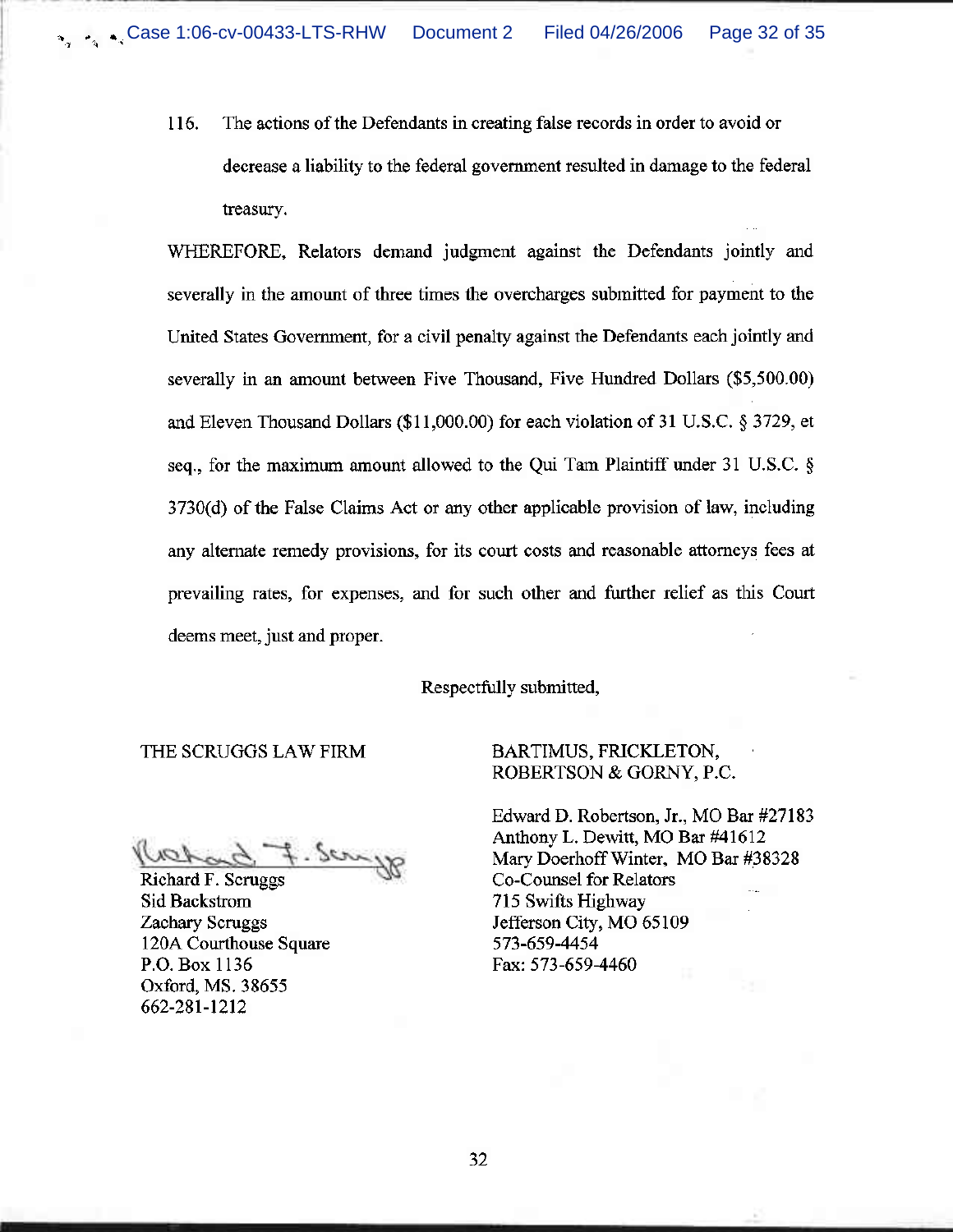Todd Graves, Esq.<br>Bartle, Marcus & Graves, PC 1100 Main Street # 2600 Kansas City, MO 64105  $(816)$  305-6288

 $\frac{1}{\sqrt{2}}$ 

 $\geq 1$ 

 $\mathbb{R}^n$ 

- 65

# ATTORNEYS FOR RELATORS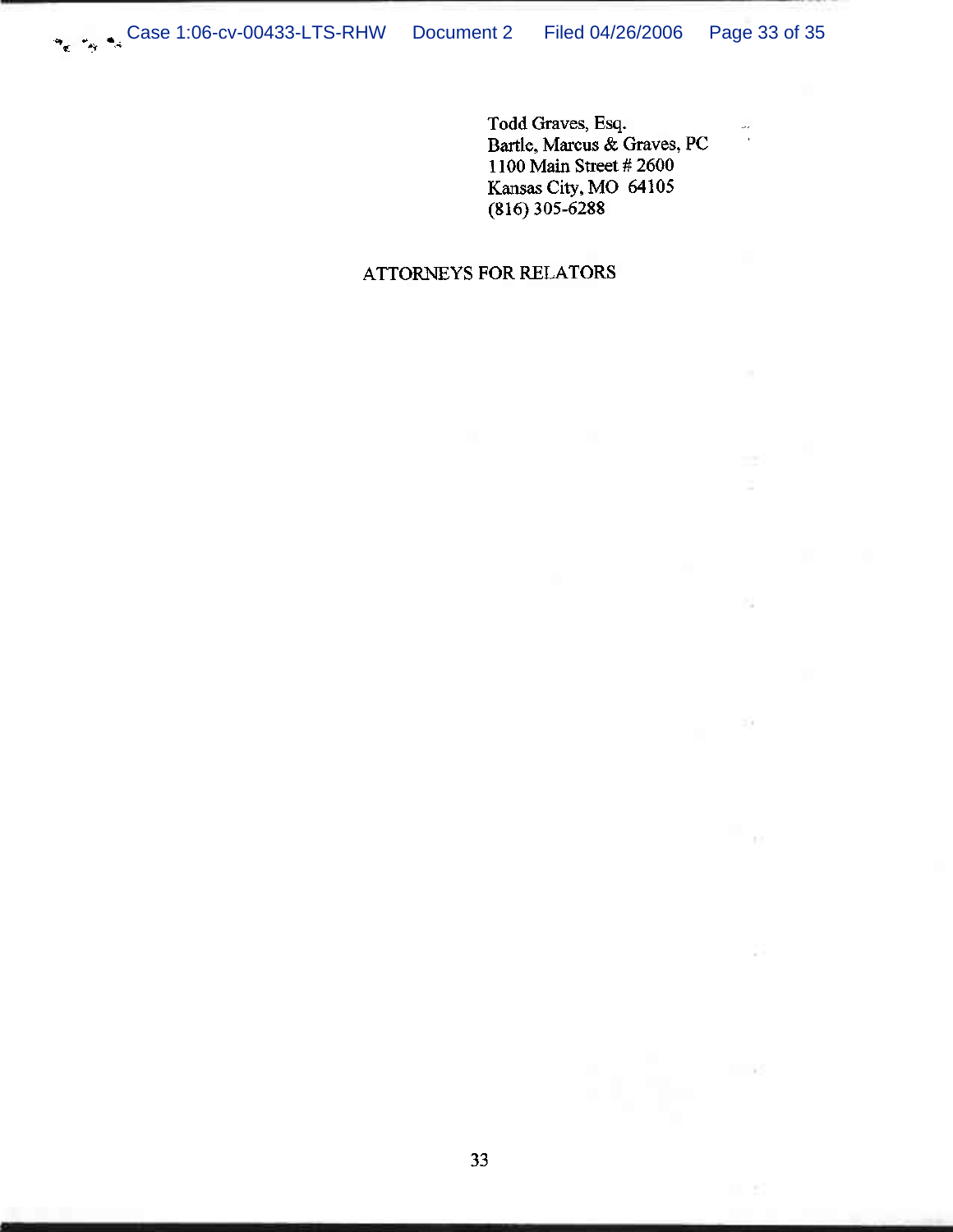Document 2 Filed 04/26/2006 Page 34 of 35

# **DEMAND FOR JURY TRIAL**

Plaintiff demands a jury trial on all issues for which a jury is available.

## Respectfully submitted,

THE SCRUGGS LAW FIRM

BARTIMUS, FRICKLETON, ROBERTSON & GORNY, P.C.

Richard 7. Ser

Richard F. Scruggs Sid Backstrom Zachary Scruggs 120A Courthouse Square P.O. Box 1136 Oxford, MS. 38655 662-281-1212

Edward D. Robertson, Jr., MO Bar #27183 Anthony L. Dewitt, MO Bar #41612 Mary Doerhoff Winter, MO Bar #38328 Co-Counsel for Relators 715 Swifts Highway Jefferson City, MO 65109 573-659-4454 Fax: 573-659-4460

Todd Graves, Esq. Bartle, Marcus & Graves, PC 1100 Main Street # 2600 Kansas City, MO 64105  $(816)$  305-6288

# ATTORNEYS FOR RELATORS